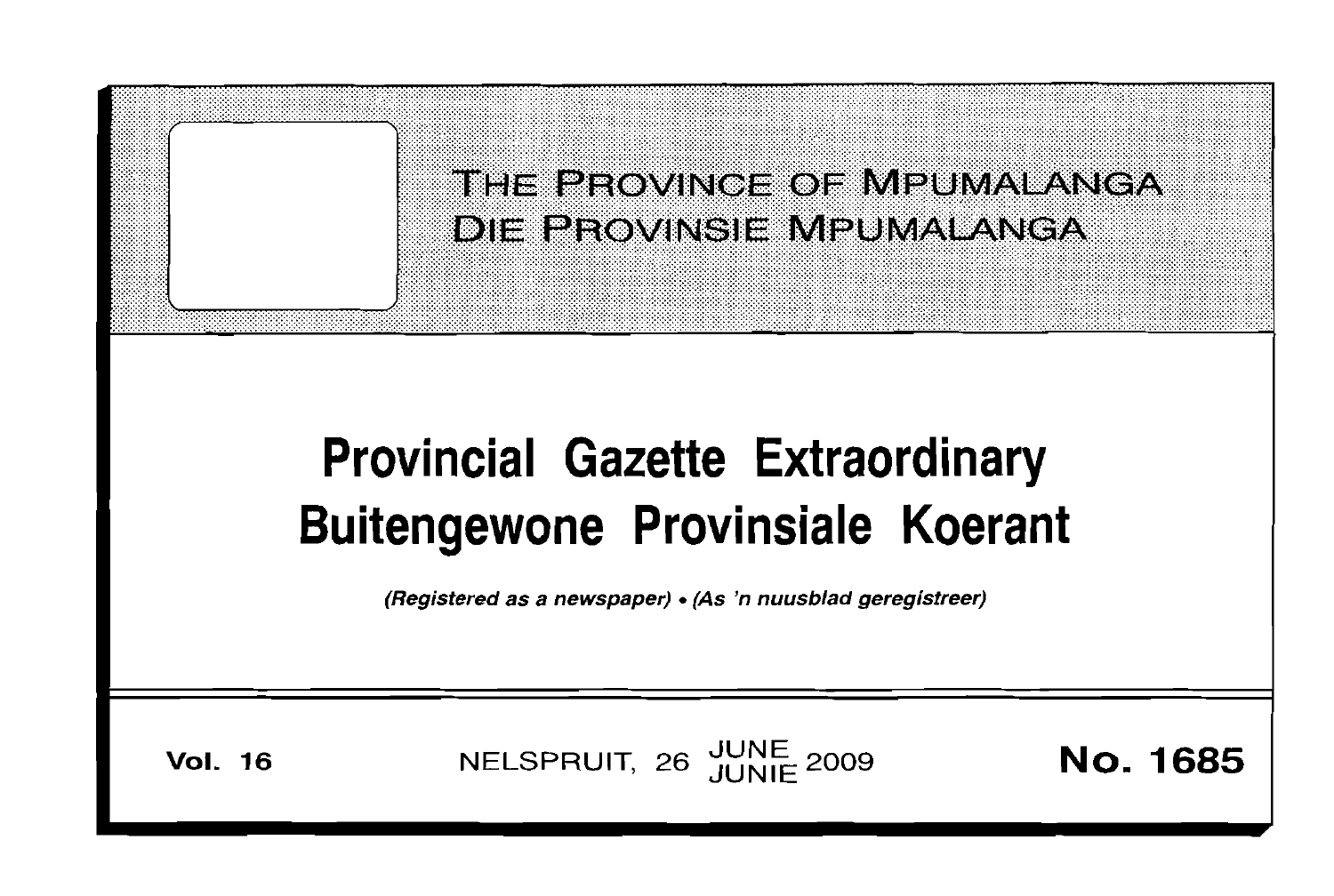$\bar{\mathcal{A}}$ 

# **CONTENTS ·INHOUD**

| No. |                                                                                                                  | Page<br>No. | Gazette<br>No. |
|-----|------------------------------------------------------------------------------------------------------------------|-------------|----------------|
|     | <b>LOCAL AUTHORITY NOTICES</b>                                                                                   |             |                |
|     | 145 Local Government: Municipal Systems Act (32/2000): Dr J S Moroka Local Municipality: Credit Control and Debt |             | 1685           |
|     |                                                                                                                  |             | 1685           |

 $\ddot{\phantom{a}}$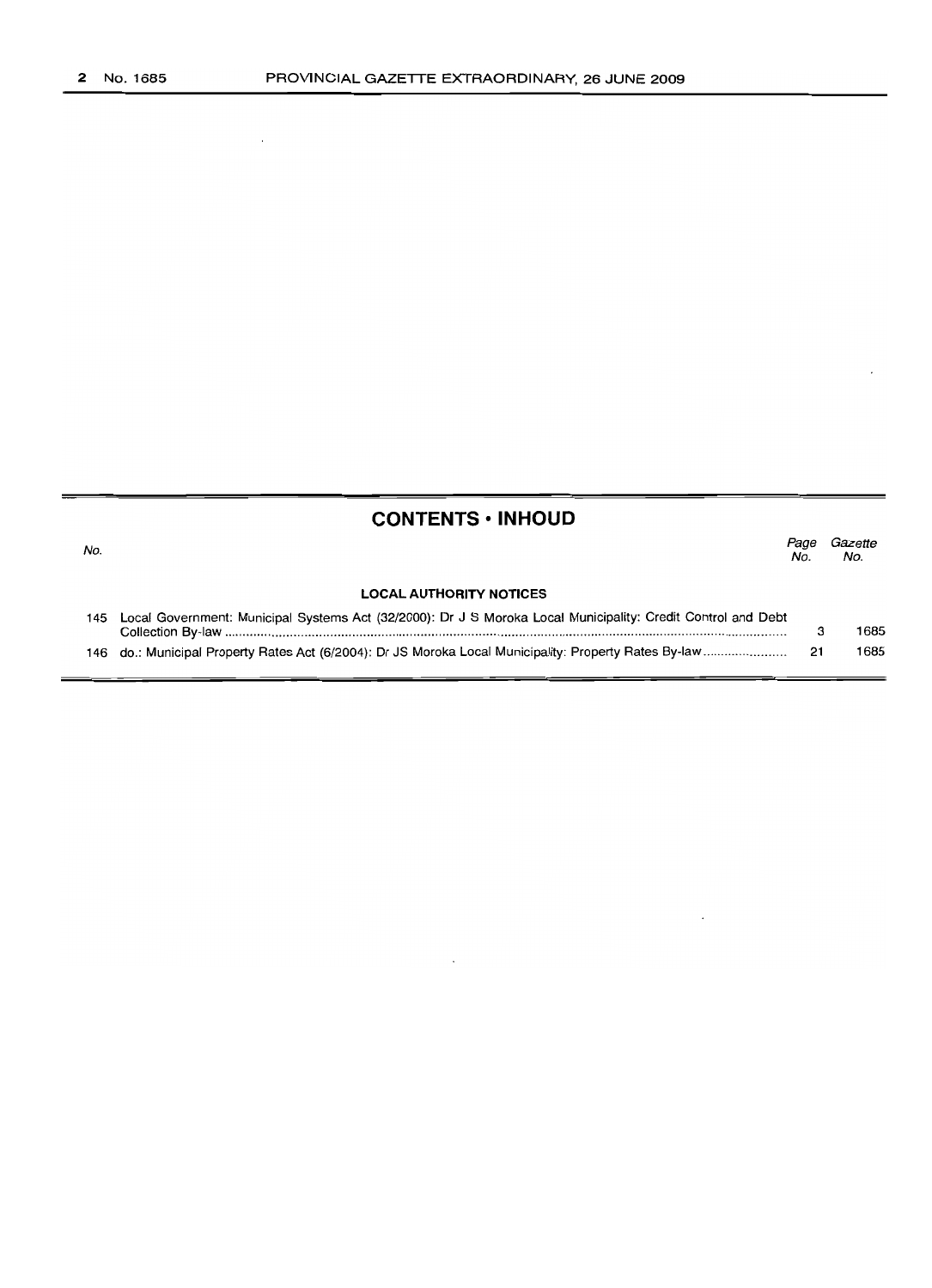# LOCAL AUTHORITY NOTICES

## LOCAL AUTHORITY NOTICE 145

#### DR JS MOROKA LOCAL MUNICIPALITY

## CREDIT CONTROL AND DEBT COLLECTION BY-LAW

The Municipal Manager of Dr JS Moroka Local Municipality hereby, in terms of Section 98(1) of the Local Government Municipal Systems Act 32 of, 2000 , publishes the Credit Control and Debt Collection Bylaw for the Dr JS Moroka Local Municipality, as approved by its Council as set out hereunder.

#### PURPOSE OF BY.LAW

To allow Council to exercise its power to collect all monies due to council within its area of jurisdiction in such a manner that it will contribute to effective and economic service delivery to the entire community.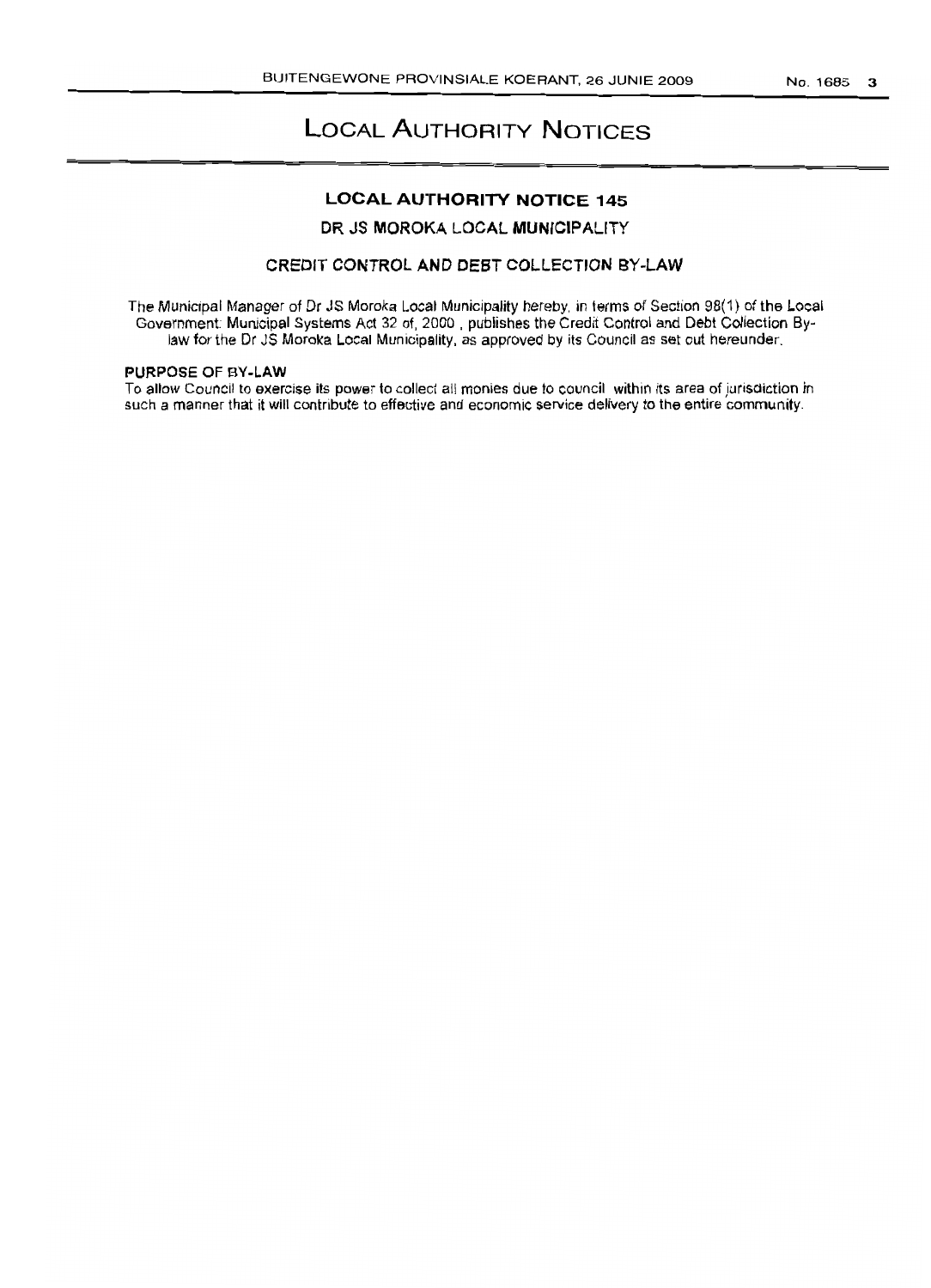| <b>TABLE OF CONTENT</b> |                                                     |    |  |  |
|-------------------------|-----------------------------------------------------|----|--|--|
| 1.                      | <b>PREAMBLE</b>                                     | 3  |  |  |
| 2.                      | <b>DEFINITION</b>                                   | 3  |  |  |
| 3.                      | <b>INSTITUTIONAL RESPONSIBILITIES</b>               | 7  |  |  |
| 3.1                     | Responsibility of council                           | 7  |  |  |
| 3.2                     | Responsibility of Executive Committee               | 8  |  |  |
| 3.3                     | Responsibility of Municipal Manager                 | 9  |  |  |
| 3.4                     | <b>Conduct of Councilors</b>                        | 10 |  |  |
| 4.                      | <b>CREDIT CONTROL AND DEBT ADMINISTRATION</b>       | 10 |  |  |
| 4.1                     | Service agreement and deposit                       | 10 |  |  |
| 4.2                     | Agreement with Employers Account                    | 11 |  |  |
| 4.3                     | Interest on overdue account                         | 11 |  |  |
| 4.4                     | Cost Recovery                                       | 12 |  |  |
| 4.5                     | <b>APPEALS</b>                                      | 13 |  |  |
| 4.6                     | Arrangements                                        | 14 |  |  |
| 4.7                     | Report defaulters                                   | 14 |  |  |
| 5.                      | POWER OF THE MUNICIPAL COUNCIL                      | 15 |  |  |
| 5.1                     | Powers to restrict or disconnect supply of services | 15 |  |  |
| 5.2                     | Power of entry and Inspection                       | 16 |  |  |
| 6.                      | <b>LEGISLATIVE AUTHORITY</b>                        | 16 |  |  |
| 6.1                     | Repeal                                              | 17 |  |  |
| 6.2                     | Offence                                             | 17 |  |  |
| 6.3                     | Conflict of Law                                     | 17 |  |  |

 $\cdot$ 

 $\ddot{\phantom{a}}$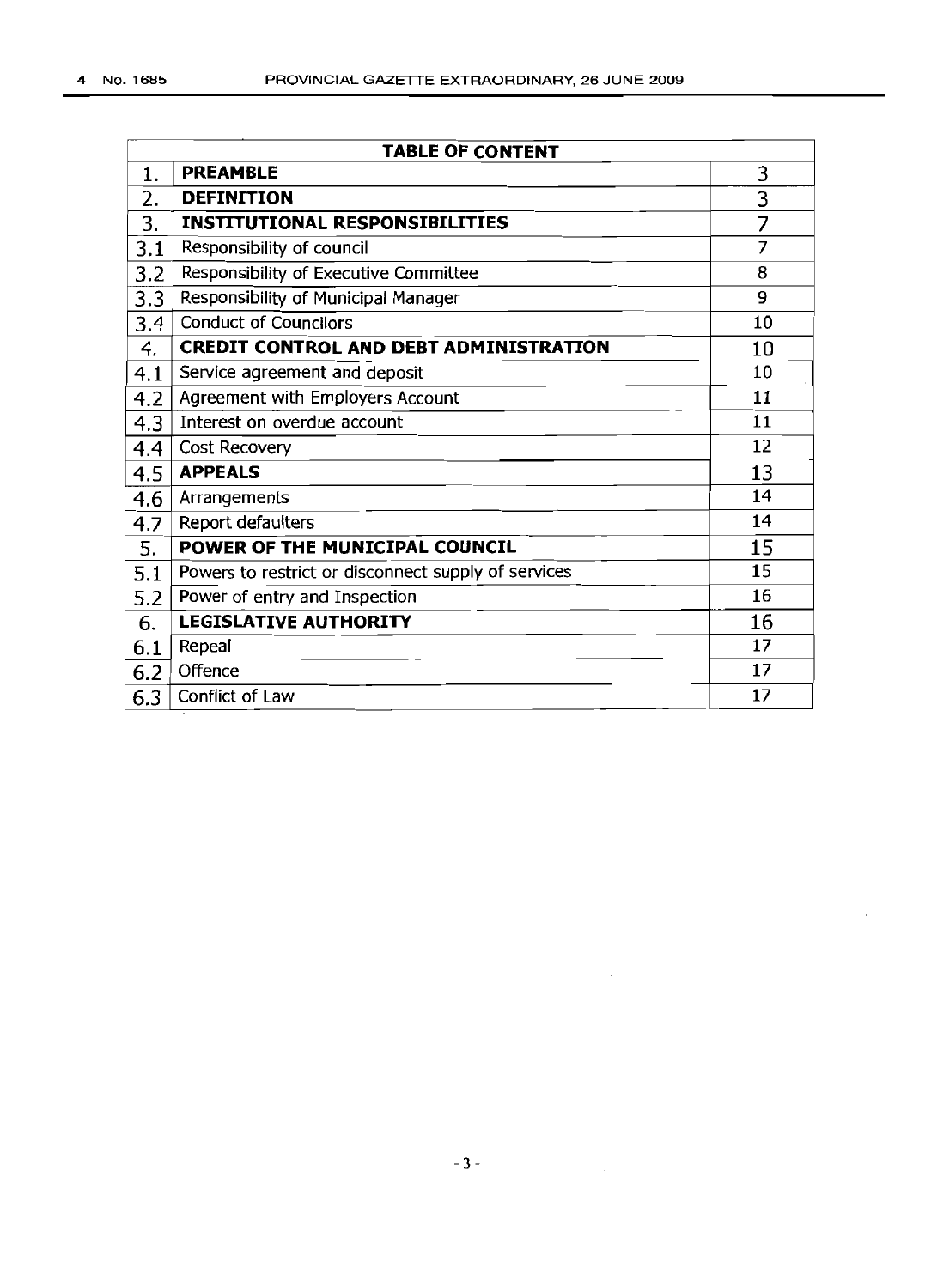# 1. PREAMBLE

Whereas each municipal council must, under section 98(1) of the Local Government: Municipal System Act, Act No.32 of 2000, adopt by-laws to give effect to the municipality's credit control and debt collection policy, its implementation;

Now therefore the following is adopted as the "By-law on Credit Control and Debt Collection";

# 2. DEFINITIONS

In this by-law, unless the context indicates otherwise:

# "Act"

Means the Local Government: Municipal System Act 32 of 2000;

# "By  $-$  law"

Means legislation passed by the council of a municipality binding in the municipality on the person to whom it applies as referred to in the Municipal System Act No.32 of 2000.

## "Basic **Municipal** Services"

Means a municipal services that is necessary to ensure an acceptable and reasonable availability of life and if not provide, would endanger public health or safety or the environment as per Municipal Systems Act NO.32 of 2000.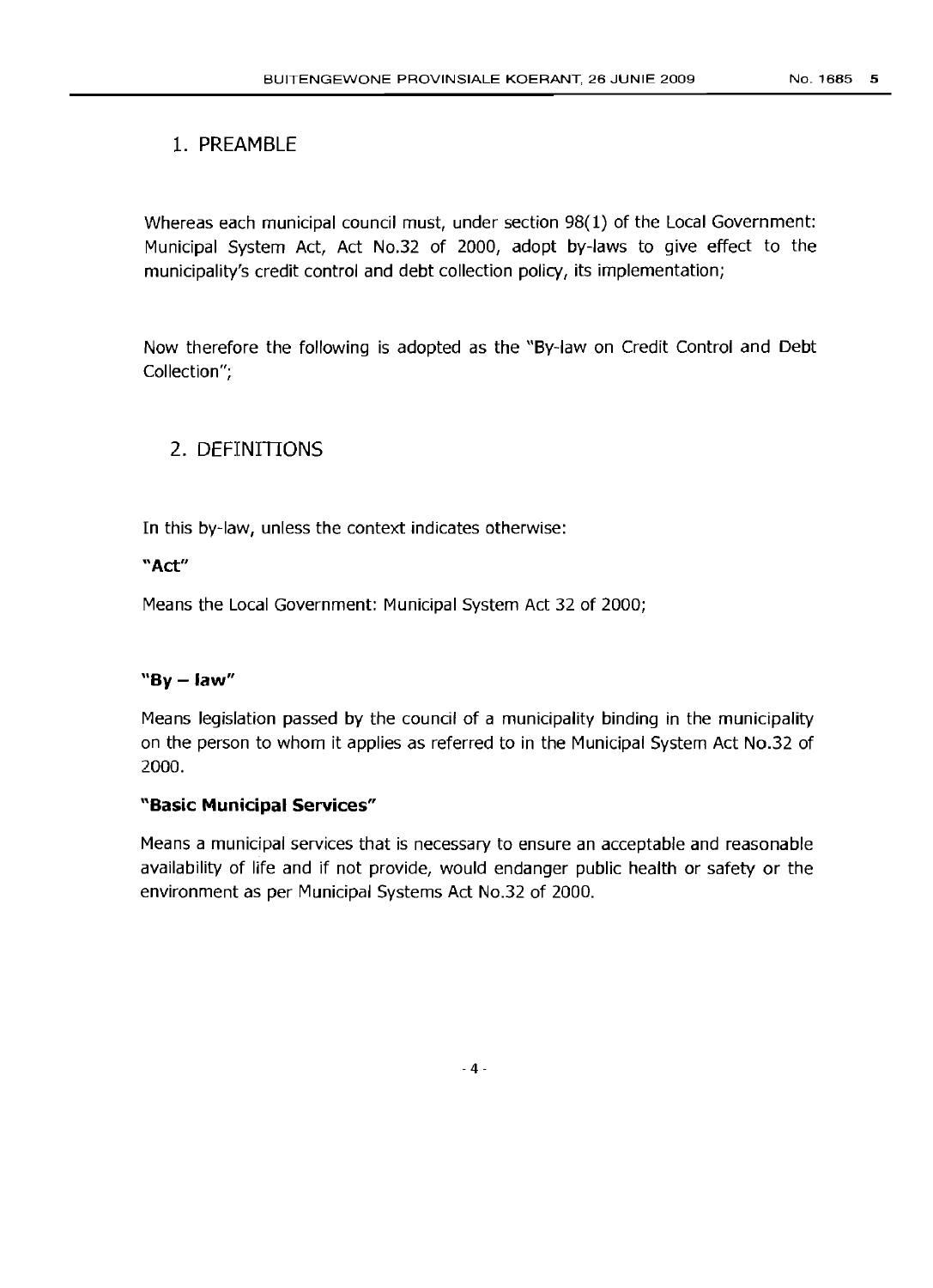### **"Council"**

Means a municipal council as referred to in chapter 7 of the Constitution of the Republic of South Africa, Act Nol08 of 1996.

## **"Customer"**

Means any person to whom a service is rendered by the council.

## **"Day"**

Means a calendar and a period of days are calculated by excluding the first day of the period and including the last day, unless the last day falls on a Saturday, Sunday or public holiday in which event the period is calculated with exclusion of the day and also of the Saturday, Sunday or public holiday.

#### **"Employer"**

Means an employer as defined in paragraph 1 of the seventh schedule of the Income Tax Act, act no 58 of 1962.

## **"Financially Sustainable"**

In relation to the provision of a municipal service, means the provision of a municipal service in a manner aimed at ensuring budgeted that the financing of that service from internal and external sources, including budgeted income, grants and subsidies for the service, is sufficient to cover the cost of

- a) The initial capital expenditure required for the service
- b) Operating the service and
- c) Maintaining, repairing and replacing the physical asset used in the provision of the service.

## "Implementing authority"

Means the municipal manager of the council, their nominee or any other official appointed by the Council for the purpose of the implementation and enforcement of the council's Credit Control and Debt Collection Policy and this By-law.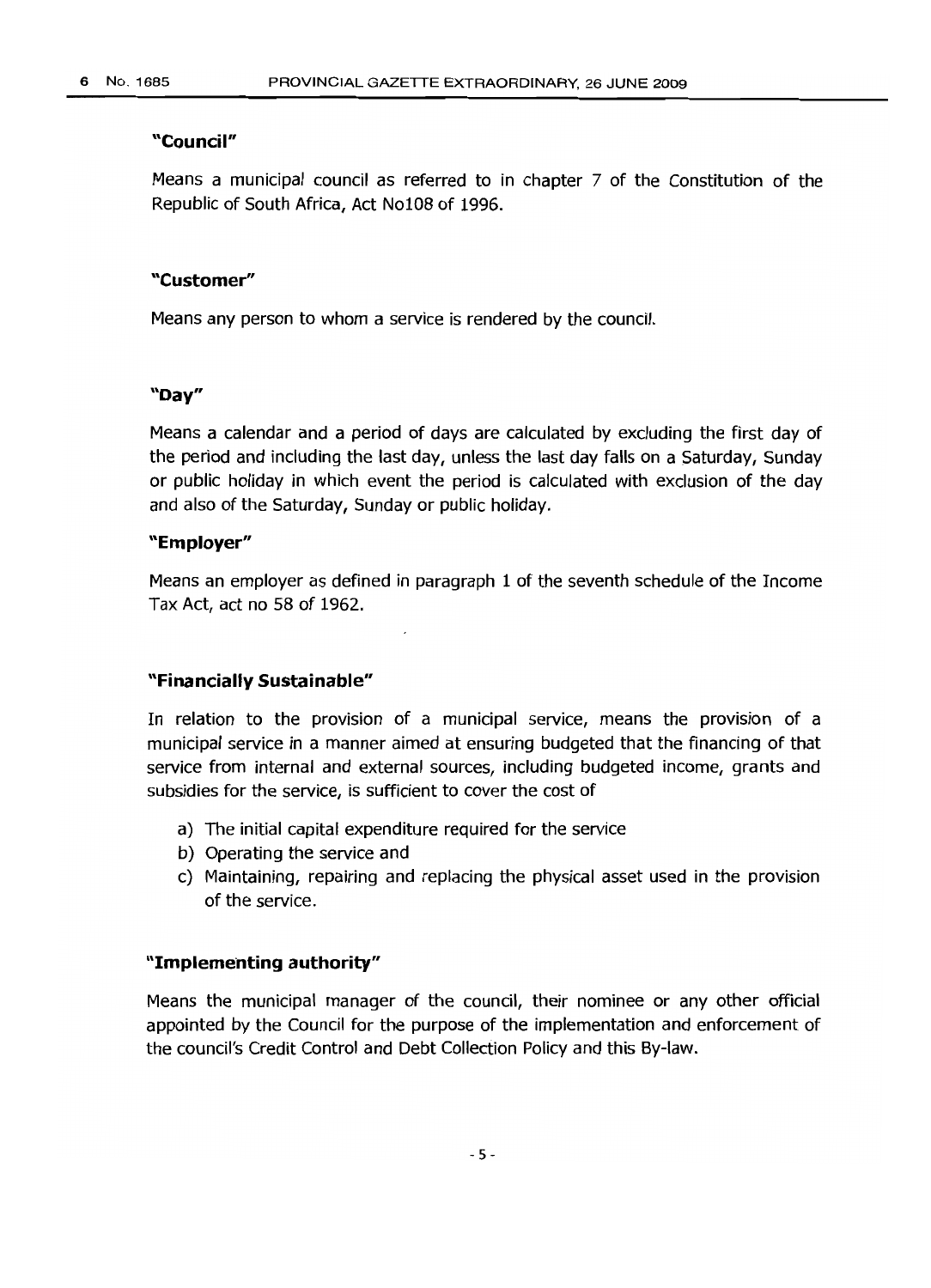## **"Occupier"**

Includes any person in actual occupation of premises without regard to the title under which they occupies, if any.

# **"Owner"**

In relation to premises means:-

- a) The person who from time to time is registered as such in deeds registry as defined in the Deeds Registry Act No. 47 of 1937; or
- b) Where the person's insolvent or dead, or is under any form of legal disability whatsoever, the person in whom the administration of their property is vested as curator, trustee, executor, administrator judicial manager, liquidator or other legal representative; or
- c) In any case where the council is unable to determine the identity of such person who is entitled to the benefit of such premises or a building thereon, on
- d) In the case of premises for which a lease of 30 years or more has been entered into, the lessee thereof, or
- e) In relation to  $-$
- 1) Where a sectional title register has been opened under section 8 of the Sectional Title Act no 66 of 1971, the body corporate as defined in that act, and includes any person receiving rent for the premises whether for their own account or as agent for a person entitled to it.
- 2) A piece of land delineated on a sectional plan registered in the Sectional Title Act no 95 of 1986, and without restricting the above the developer or the body corporate in respect of the common property, or
- 3) A section as defined in such act, the person in whose name such section is registered under a sectional title deed and includes the lawfully appointed agent of such a person
- f) Any legal person including but not limited to:
- i) A company registered in terms of the Companies act 1973 (act 61 of 1973), Trust inter vivos, Trust mortis causa, a closed corporation

j) Registered in terms of the Closed Corporations Act 1984 (act 69 of 1984), a Voluntary Association.

- ii) Any department of state
- iii) Any council or board established in terms of any legislation applicable to the Republic of South Africa.
- iv) Any embassy or other foreign entity.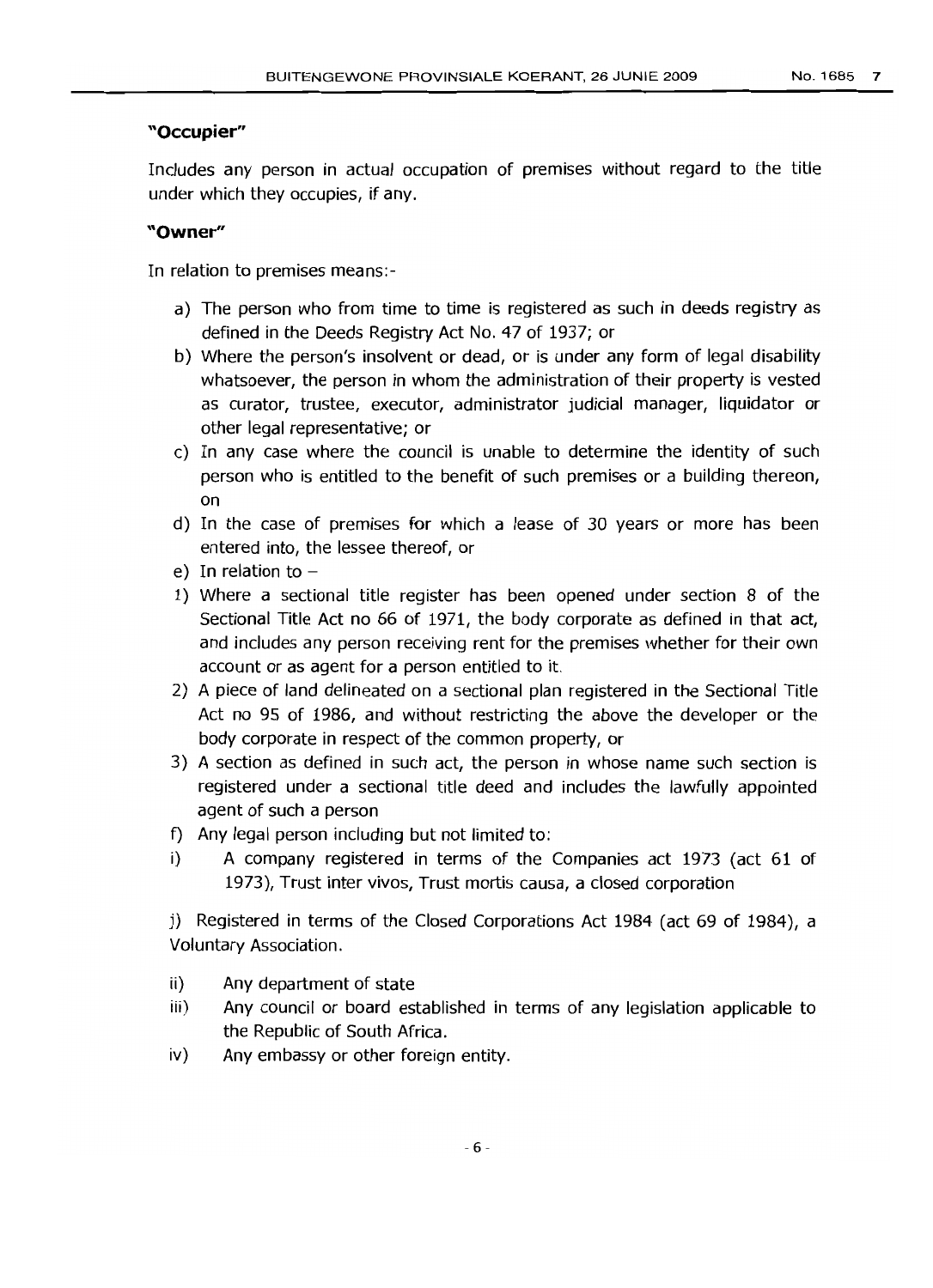## **"Person"**

Means any natural person, local government body or similar authority, a company or close corporation incorporated under any law, a body of persons whether incorporated or not, a statutory body, public utility body, voluntary association or trust.

## **"Premises"**

Means any piece of land, which is situated in the area of jurisdiction of the council, the external surface boundaries of which are delineated on:

- a) A general plan or diagram registered under the Land Survey Act No. 9 of 1927, or under the Deeds Registries Act no 47 of 1937: or
- b) A sectional plan registered under the sectional Titles Act no 95 of 1986.

## **"Ratepayer"**

In relation to a municipality, as referred to in the Municipal System Act No.32 of 2000, liable to the municipality for the payment of:-

- a) Rates on property in the municipality
- b) Any other service tax, duty or levy imposed by the municipality or
- c) Fees for services provided either by the municipality or in terms of a service delivery agreement.

#### **"Service"**

Means any service rendered by the council, in respect of which an account may be rendered, excluding any service rendered by the council as an agent for another principal; and "service" have a corresponding meaning.

#### **"Service Provider"**

Means a person or institution or any combination of persons and institutions which provide a municipal service.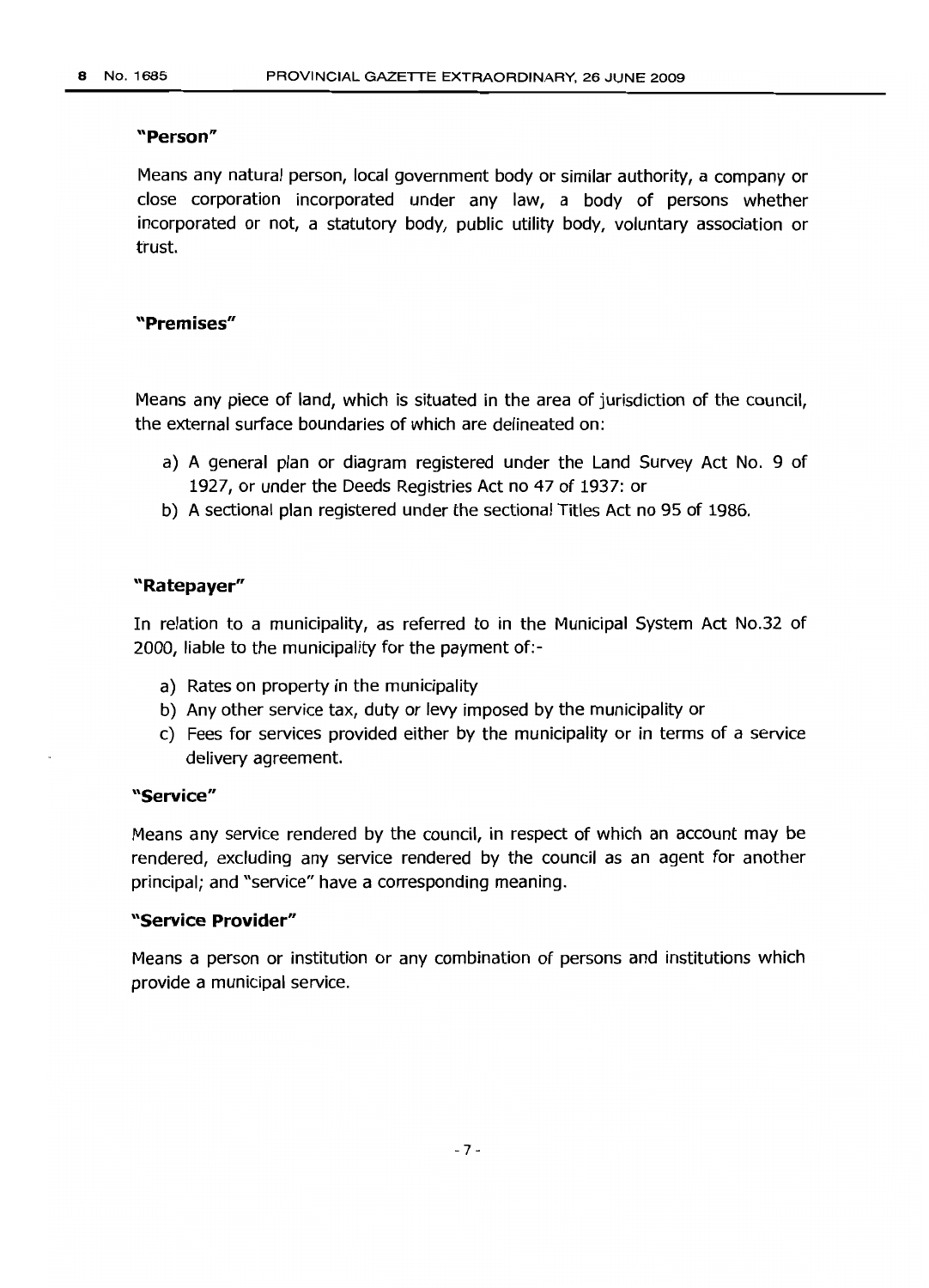## **"Service delivery agreement"**

Means an agreement between a municipal and an institution as stated in the Municipal System Act No. 32 of 2000 or person mentioned in section 76(b) in terms of which a municipal service is provided by that institution or persons, either for its own account or on behalf of the municipality.

## **"Supervisory authority"**

Means a municipality's executive committee.

# **3. INSTITUTIONAL RESPONSIBILITIES**

The municipal council has certain responsibilities so as to ensure that this by-law is in agreement with other applicable legislative directives and it is practically possible for the council administration to implement, in an effective and cost efficient manner.

#### **3.1 Responsibility of council**

The council is the ultimate authority at local government level. It has the executive and legislative authority. After consultation with communities it has the power to take decision pertaining to local government issues which will have a direct impact of all residents within its municipal boundaries.

- 3.1.1 It is the responsibility of every councilor and official within a municipal council to uphold this by-law.
- 3.1.2 It is the responsibility of council to ensure that all money that is due and payable to the council is collected, subject to the provisions of the act and any other applicable legislation, including this by-law.
- 3.1.3 The council has adopted a Credit Control and Debt Collection Policy which is consistent with its rates and Tariff policies and complies with the provisions of the act and provides for the following matters:
	- a) Credit Control procedures and mechanisms.
	- b) Debt Collection procedures and mechanisms.
	- c) Indigent Debtors in a manner that is consistent with its rates and tariff policies and any national policy on indigents.
	- d) Realistic targets consistent with -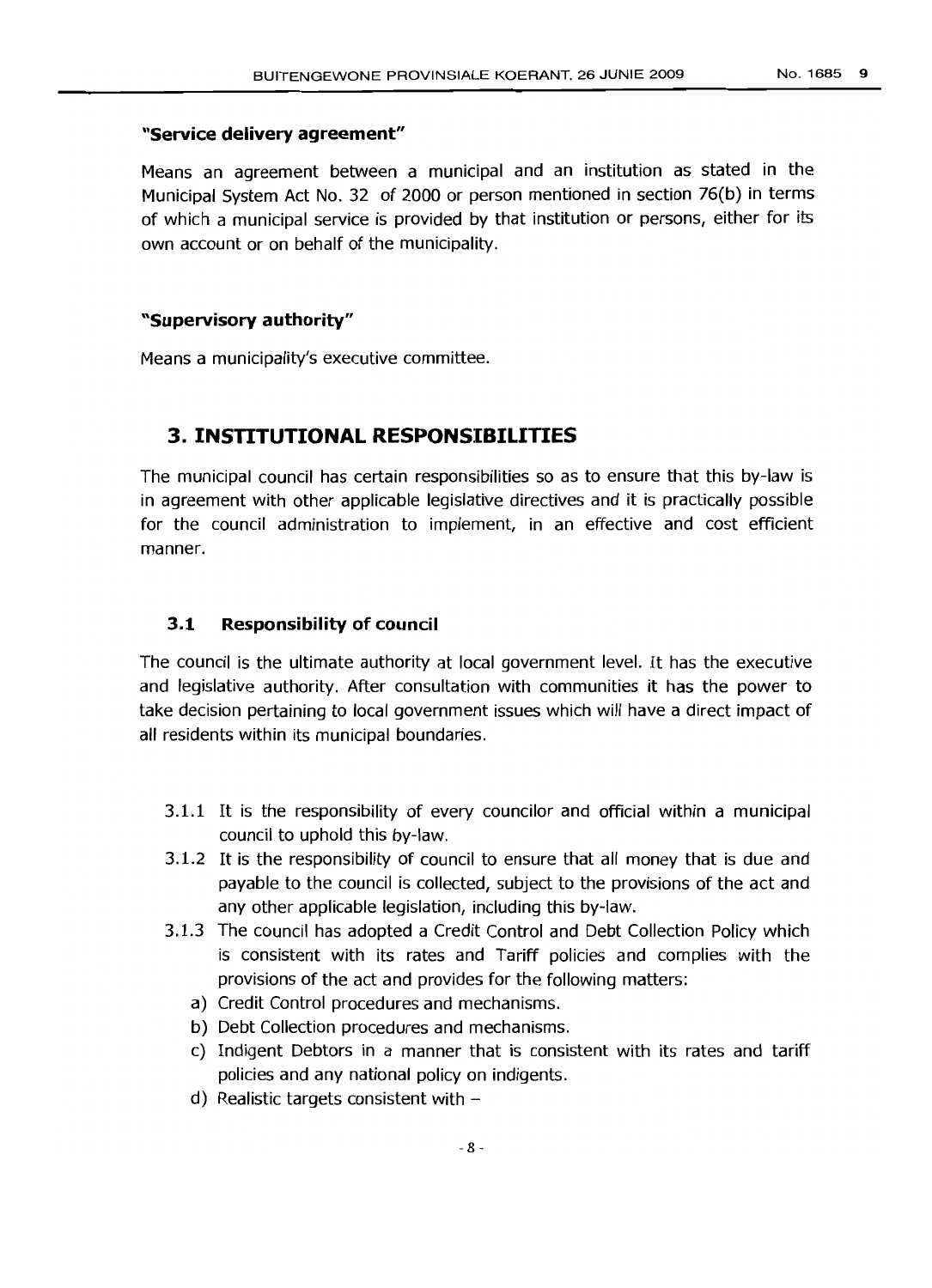- i) enerally recognized accounting practices and collection ratios; and
- ii) The estimates of income set in the budget less an acceptable provision for bad debts.
- e) Interest on arrears
- f) Extensions of time for payment of accounts
- g) Termination of services or the restriction of the provision of services when payments are in arrears.
- h) Matters relating to unauthorized consumption of services when payments are in arrears
- i) Any other matters that may be prescribed by regulation under section 104 of the act.

## **3.2 Responsibilities of the Executive Committee**

The Supervisory authority is the executive committee of council constituted by council with the aim of ensuring that there is co-ordination and proper implementation and operation of council activities on a regular basis.

## **3.2.1 The supervisory authority must**

- 3.2.2 The supervisory authority in the municipal council is responsible for the implementation and enforcement of the council's Credit Control and Debt Collection Policy and this By-law.
- 3.2.3 The supervisory authority is also responsible for evaluating or reviewing the policy and any applicable by-laws, when the need arises, so as to improve the efficiency of its Credit Control and Debt Collection mechanisms, processes and procedures; and
- 3.2.4 Report to the meeting of the Council at intervals as may be determined by the council.

#### **3.3 Responsibilities of the Municipal Manager**

The municipal manager is charged with the responsibility of ensuring that municipal services which are delivered to the communities are delivered in a cost-effective, sustainable manner and that there are cost recovery measures in place to ensure that services can be delivered continuously.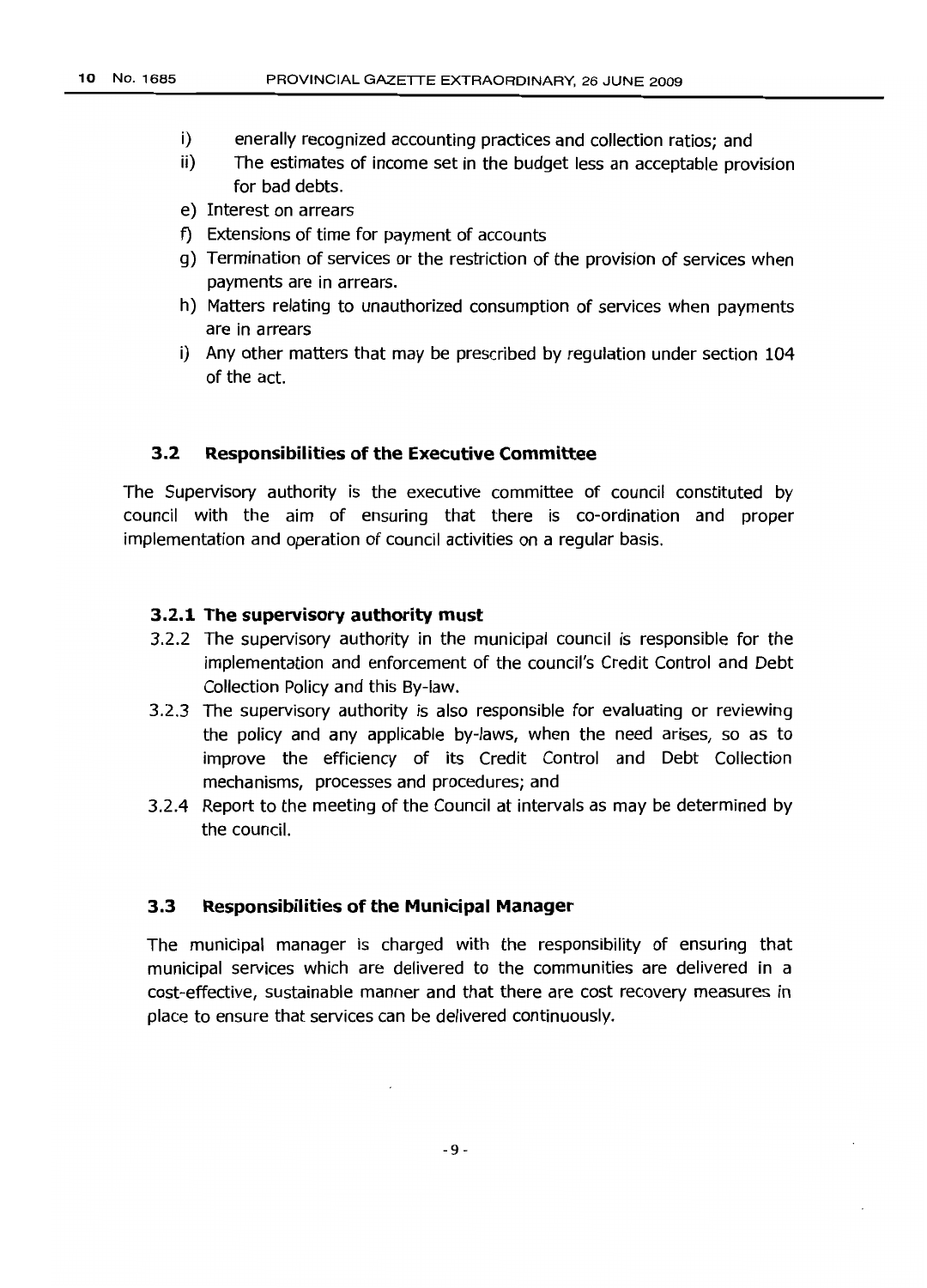# **3.3.1 The implementing authority must-**

a) It is the responsibility of the municipal manager as head of administration to ensure that according to the Credit Control and the Debt Collection Policy and By-laws, effective administrative mechanisms, processes and procedures are established to collect money that is due and payable to the council; and

b) Report the prescribed particulars to a meeting of council executive committee at intervals as may be determined by the council.

Particulars which may be contained in the report include the following:-

- Debtors outstanding,
- Turnover rates
- Actions instituted against defaulting debtors.

# **3.4 Conduct of Councilors and officials**

- 3.4.1 Every councilor and official must uphold and enforce the provision of this by-law and must refrain from any conduct which may undermine or be seen to undermine it.
- 3.4.2 The council must investigate any allegations of the conduct by a councilor or an official. Disciplinary action will be taken against officials. Councilors, whose conduct may be construed as a breach of the Code of Conduct for Councilors in Schedule 1 of the Act, are dealt with under its terms.

# **4. CREDIT CONTROL AND DEBT ADMINISTRATION**

# **4.1 Service agreement and deposit**

- 4.1.1 The council must enter into a service agreement with every new customer, failing which no service is rendered by the council.
- 4.1.2 Existing customers are regarded having such an agreement in place.
- 4.1.3 All service agreements are in the council's prescribed form.
- 4.1.4 The council may in any service agreement, determine and require a deposit from the customer, equivalent to the charge for two months' estimated supply of the service to the particular customer, or as determined by the council from time to time (thus these deposits can be increased from time to time)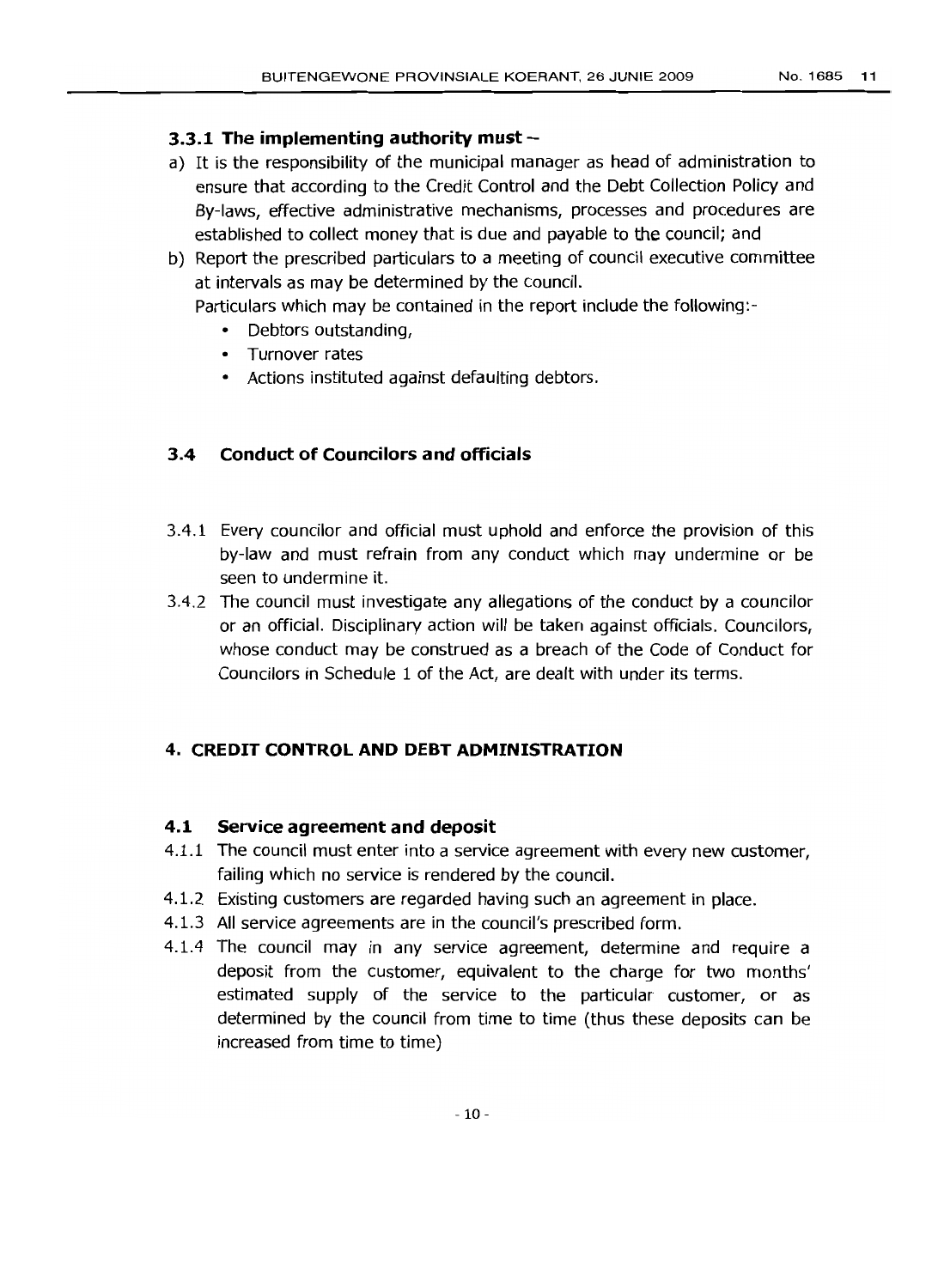- 4.1.5 The form of deposit will be cash or bank guarantee, or as determined by the council from time to time.
- 4.1.6 Before deposit has been paid in full, the council will render no service.
- 4.1.7 The council may increase the deposit required from the customer for the supply of a service, to a greater amount as may be determined by the council, after the disconnection of services to a customer before resuming the supply to a customer of a service. The increased deposit may be required in addition to connection fee.

## **4.2 Agreement with employers Accounts**

- 4.2.1 The council may enter into an agreement with a customer's employer, with the consent of the customer, to deduct any outstanding amounts due by the customer to the council or any regular monthly amounts as may be agreed, from the salary or wage of the customer; and
- 4.2.2 Bank deposits for municipal employees and other consumers can also be affected.
- 4.2.3 The council may provide special incentives for employers to enter into agreement and for employees to consent to the agreement.

## **4.3 Interest on overdue accounts**

- 4.3.1 all accounts must contain at least the following particulars, where applicable:-
- c) The name of the council.
- d) The name of the customer
- e) Account number
- f) The service levies or rates in question.
- g) The period allowed for the payment of services and rates
- h) The land in respect of which the payment is required
- i) The date before which payment must be made.
- j) Business hours
- k) The method and place(s) of possible payment
- I) Interest on late payment.
- m) Consequences of non-payment.
- n) Amount brought forward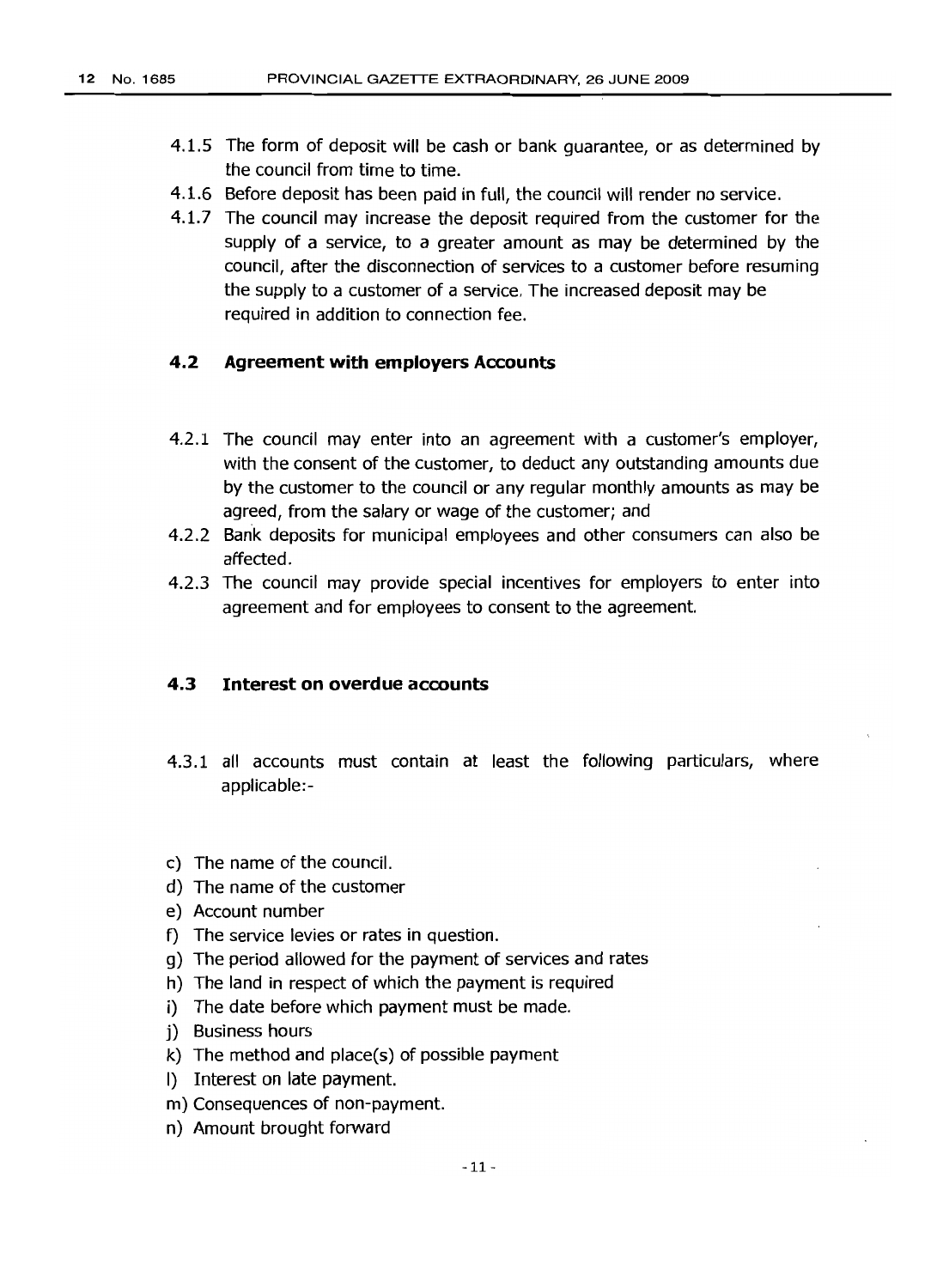- 0) Total amount payable
- 4.3.2 Accounts must be paid at the office of the council as indicated on the account where a cash receipting facilities is available without deduction and free of exchange on or before the day specified in the account as the date before which payment must be made.
- 4.3.3 The council may in its discretion arrange with any customer about alternative methods of payment of any monies due to it.
- 4.3.4 Except where there is a dispute between the municipality and customer about any specific amount claimed by the municipality from that customer, the council may:
	- a) Consolidate any of the accounts for any of the services rendered to any one customer.
	- b) Credit a payment by the customer against any service reflected on the account claimed by the municipality from that customer, and
	- c) Implement any of the debt collection and credit control measures provided for in the debt collection and credit control policy and this by-law in relation to any arrears on any of the accounts of the customer.
- 4.3.5 All amounts outstanding after the due date for payment bear interest at the standard rate of interest as from the due date for payment.
- 4.3.6 In legal proceedings by the council, certificate reflecting the amount due and payable to the council, under the hand of the municipal manager, or suitable qualified person authorized by the Municipal Manager, shall upon mere production thereof be accepted by any court of law as prima facie evidence of the indebtedness.

## 4.4 **Cost Recovery**

The council may levy the following costs against the account of the debtor.

- a) All legal costs, including attorney and own client costs, incurred in the recovery of amounts in arrears.
- b) A penalty fee, under council's tariff provisions for action taken in demanding payment from the debtor, or reminding the debtor, by means of telephone, fax, e-mail, letter or otherwise, that their payments are overdue.
- c) Cost and administration fees, under the council's tariff provisions, where any payment made to the council is later dishonored by the bank.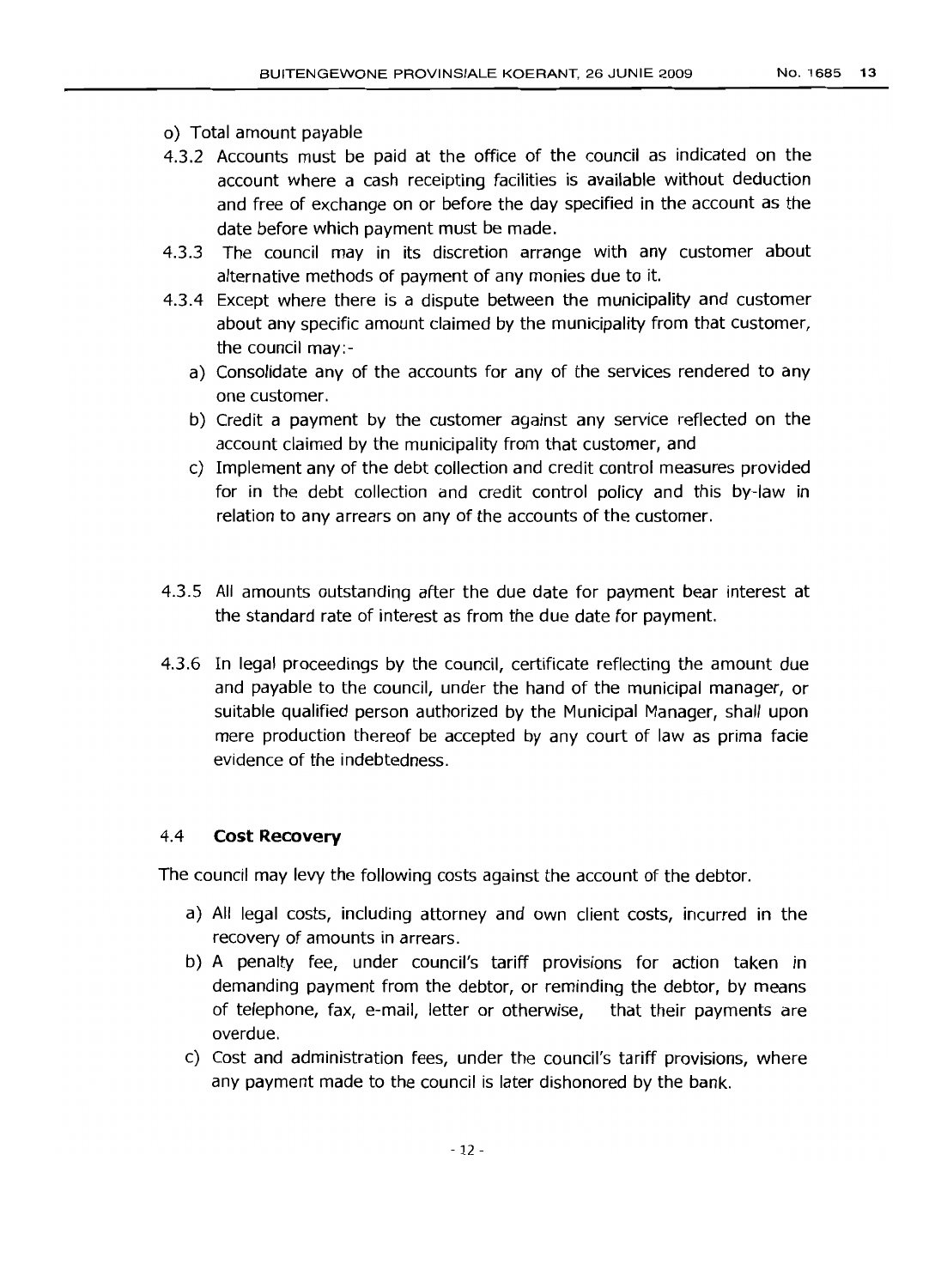d) The standard disconnection fee as determined by the council from time to time, where any service is disconnected.

4.4.2 The council may appropriate any payment by a customer in any manner it deems fit including firstly to any penalties and legal costs due to the council by the customer, secondly to any interest outstanding amount, and thereafter to the outstanding amount.

4.4.3 Where the exact amount due and payable to the council has not been paid in full, any lesser amount tendered to and accepted by any council employee, is not deemed to be in full and final settlement.

# **4.5 Appeals**

- 4.5.1 Any customer may appeal to the council against the accuracy of an amount reflected in particular account within a reasonable period after receiving the amount.
- 4.5.2 When an account is in dispute, the customer is expected to pay an average of the last three months.
- 4.5.3 Appeals are made by way of written representations to the council or for those who cannot write filling in a form which council personnel will assist.
- 4.5.4 In the event of a customer alleging that any meter, measuring device or service connection is defective or inaccurate, the council may arrange for the meter, measuring device or service connection prove not to be defective or inaccurate by more than 3%, the costs of carrying out the inspection and test are paid by the customer who requested the inspection and test.
- 4.5.5 The implementing authority will endeavor to investigate and decide any appeal within two to three months of testing the meter after the receipt of the customer's representations.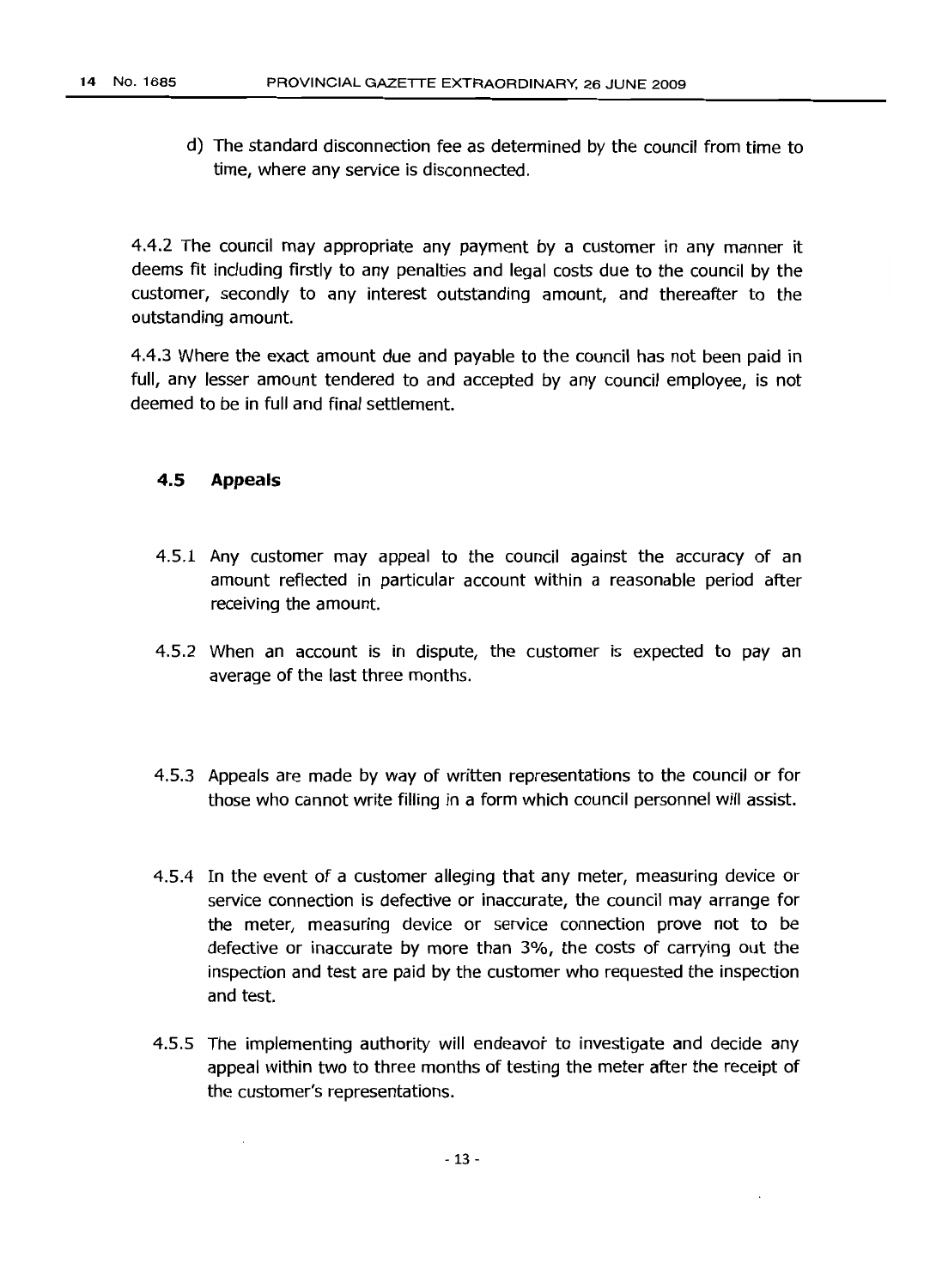- 4.5.6 Settlement offers for full and final payment of arrear amounts can be considered and granted by the Chief Financial Officer subject to the following conditions:
	- a) Not more than the arrear interest levies on the account, or a portion thereof, can be granted as a credit against such an account, if it is in the best financial interest of the council.
	- b) Out of court settlement offered by debtors against whom legal action is pending can be considered after consultation with the Legal Division of the Council and Legal Counsel, if it is in the best financial interest of the council.

## **4.6 Arrangements**

- 4.6.1 Any customer may appeal to the council for an extension of time within which to pay any outstanding amount.
- 4.6.2 Arrangements will be on the written form, between the council and a customer for the payment in regular and consecutive monthly installments of the outstanding balance costs and interest thereon.

# **4.7 Report to defaulters**

The council may in its discretion report persons who owe the council monies to bodies that collate and retain the information. The information that would be included in the report will be the available statutory details, including information about the responsible officers of such legal person.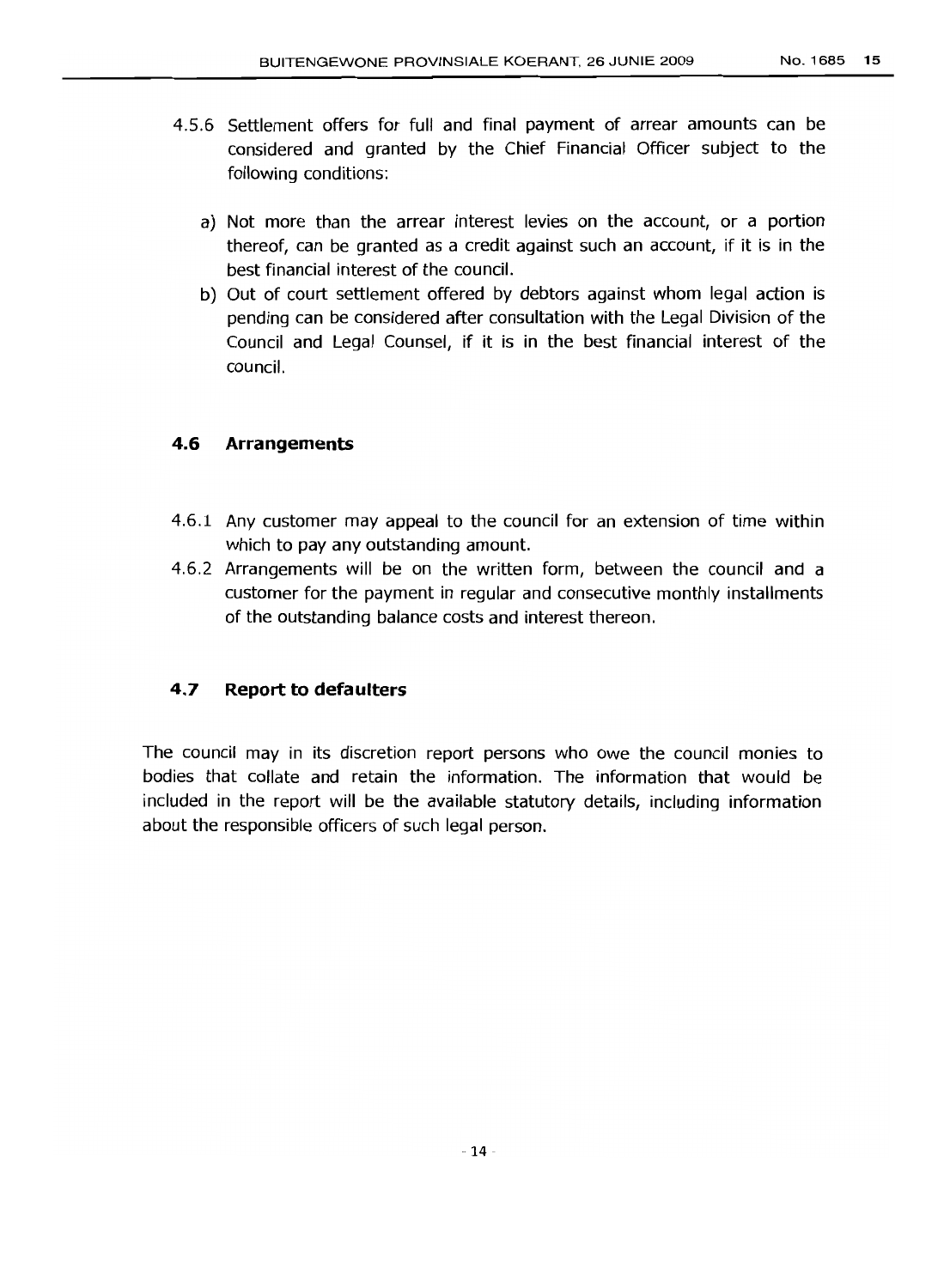# **5. POWERS OF THE MUNICIPAL COUNCIL**

The municipal council has certain powers and function which have been allocated according to the constitution. One of the powers is the collection of monies owed to council for services rendered, e.g. provision of water, electricity and other municipal services.

## **5.1 Powers to restrict or disconnect supply of services.**

- 5.1.1 The council may restrict, or disconnect the supply of water, and electricity, or discontinue any other service to any premises whenever a user of any service:
	- a) Fails to make full payment on the due date or fails to make acceptable arrangements for the repayment of any amount for services, rates or taxes.

## **6.2 Offences**

6.2.1 Any person is guilty of an offence and liable, on conviction, to imprisonment for a period not exceeding six months or community service or to fine not exceeding R2Q 000, or combination thereof, who:-

- a) Fails to give access required by an officer under this by-laws;
- b) Obstructs or hinders an officer in the exercising of their powers or performance of functions or duties under this by-laws in an unauthorized manner
- c) Uses or interferes with council equipment or consumption of services supplied.
- d) Tampers or breaks any seal on a meter or as determined by the council causes a meter not to properly register the service used, are charged for usage;
- e) Gives an officer false or misleading information, knowing it to be false or misleading;
- f) Contravenes or fails to comply with a provision of this by-law;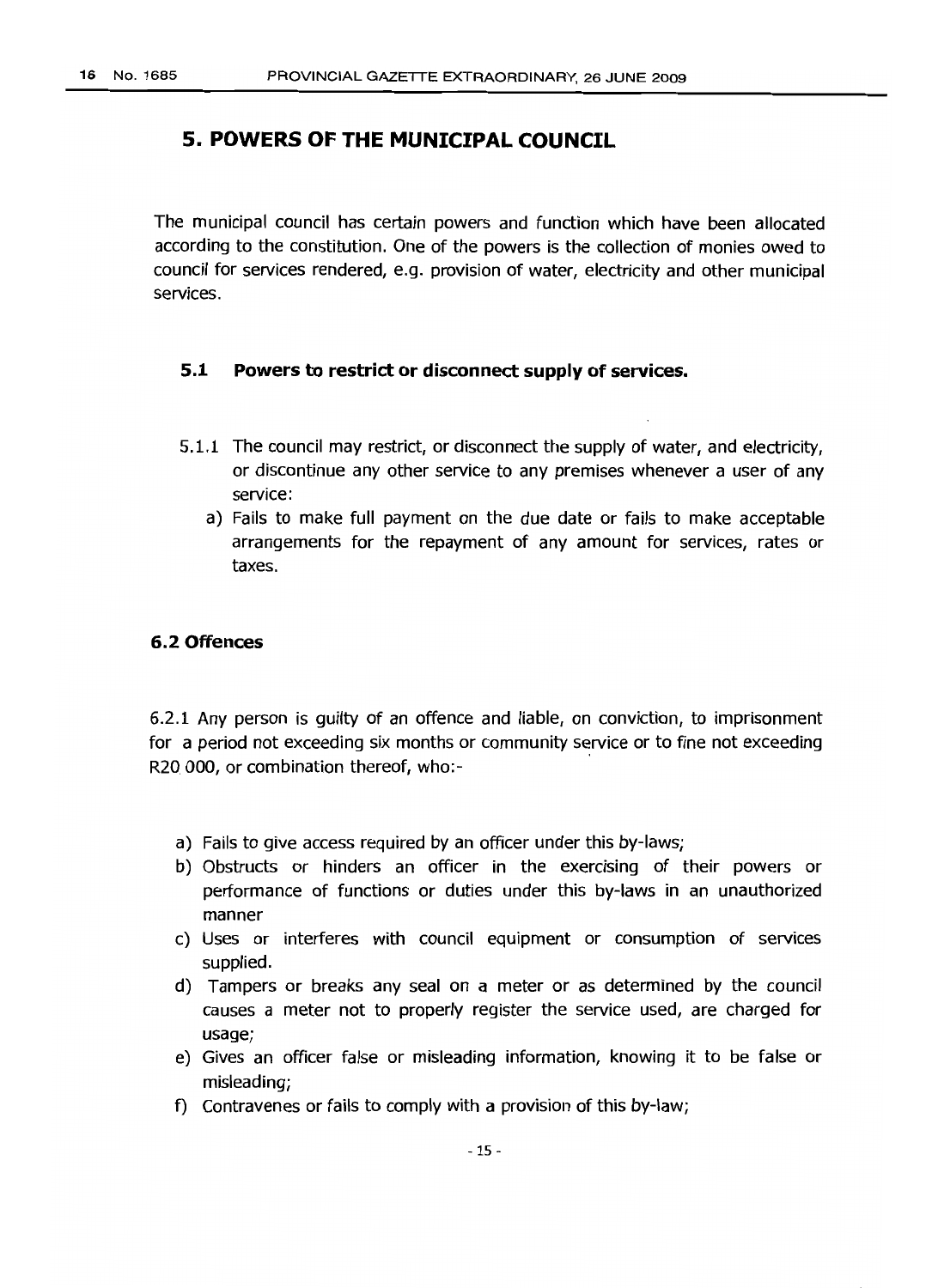- g) Fails to comply with the terms of a notice served on them under this by-law;
- h) A court convicting a person of an offence under this by-law may impose a sentence of community service in place of a fine or imprisonment.

## **6.3 Conflict of laws**

6.3.1 When interpreting a provision of this by-law, any reasonable interpretation that is consistent with the purpose of the act, as set out in chapter 9, on credit control and debt collection must be preferred over any alternative interpretation that is inconsistent with that purpose.

6.3.2 If there is any conflict between this law and any other by-laws of the council, this by-laws will prevail.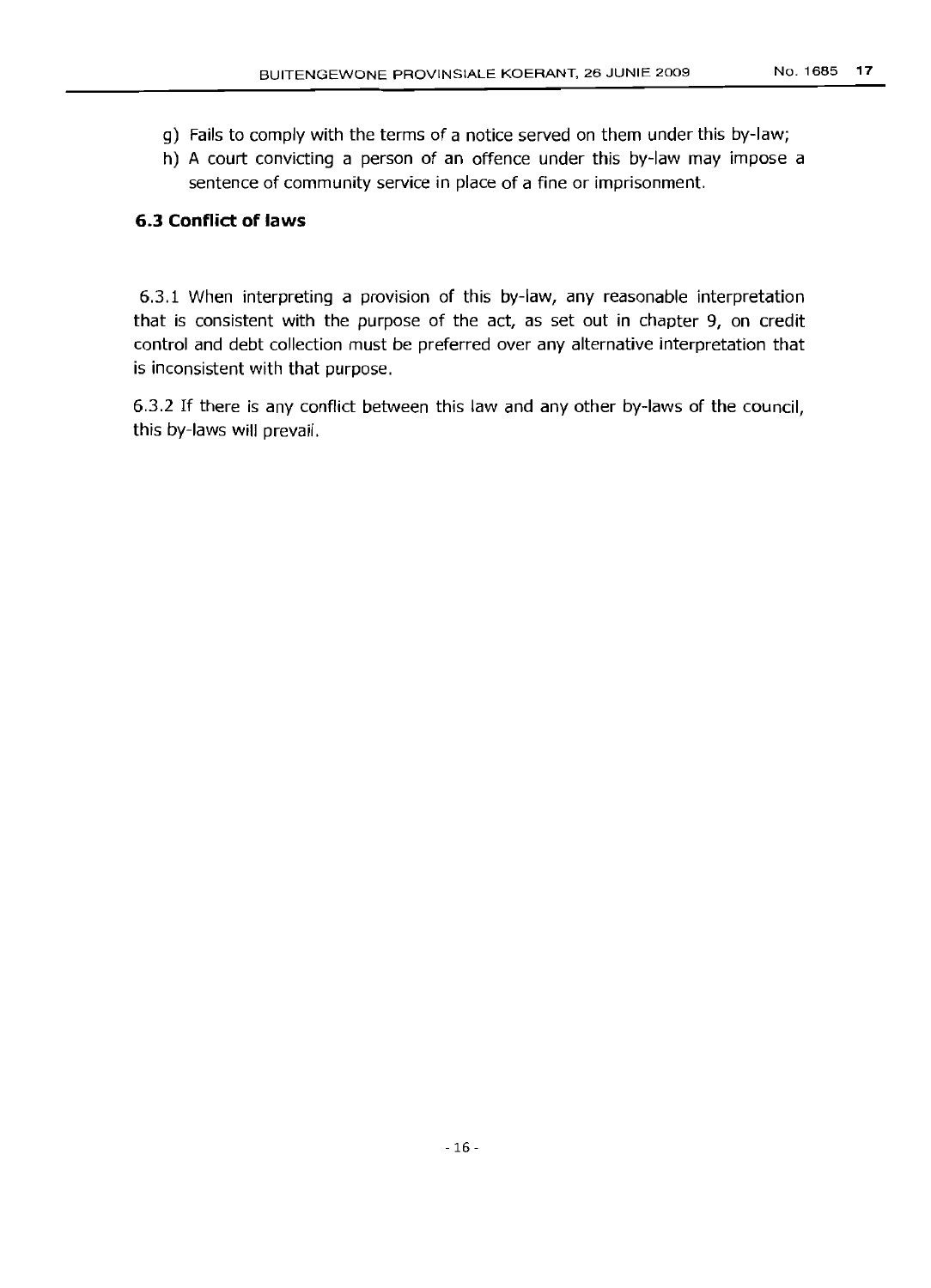## CREDIT CONTROL POLICY

#### **1. Purpose:**

To regulate credit control within the Dr J.S Moroka Municipality with the objectives of sustainable service delivery.

#### **2. SCOPE OF APPLICATION:**

This policy applies within the Dr J.S.Moroka Municipality on each and every account issued by the municipality.

## **3. PROCEDURE:**

Paypoint should be arranged in a manner which facilitates payment of services council offices may also open on the  $1<sup>st</sup>$  Saturday of the month so as to facilitate payment for services. Where a consumer's account accumulated an outstanding amount the followinq steps could be implemented:

- a) Written reminder-requesting consumer to pay within 60 days, or call at the offices to discuss account and make arrangements to pay. (Possible Unemployment, etc)
- b) If no reaction, a final notice to pay within 14 days if forwarded, and failing to do so, the account is referred to the council/council committee delegated with powers to act on behalf of council.
- c) A request to pay is issued by the lawyer to the consumer, informing the relevant person that legal action if there is no reaction.

The consumer is also requested to call at the lawyer's office if there are any problems (unemployment, pension, etc) and to make acceptable arrangements to pay the arrears.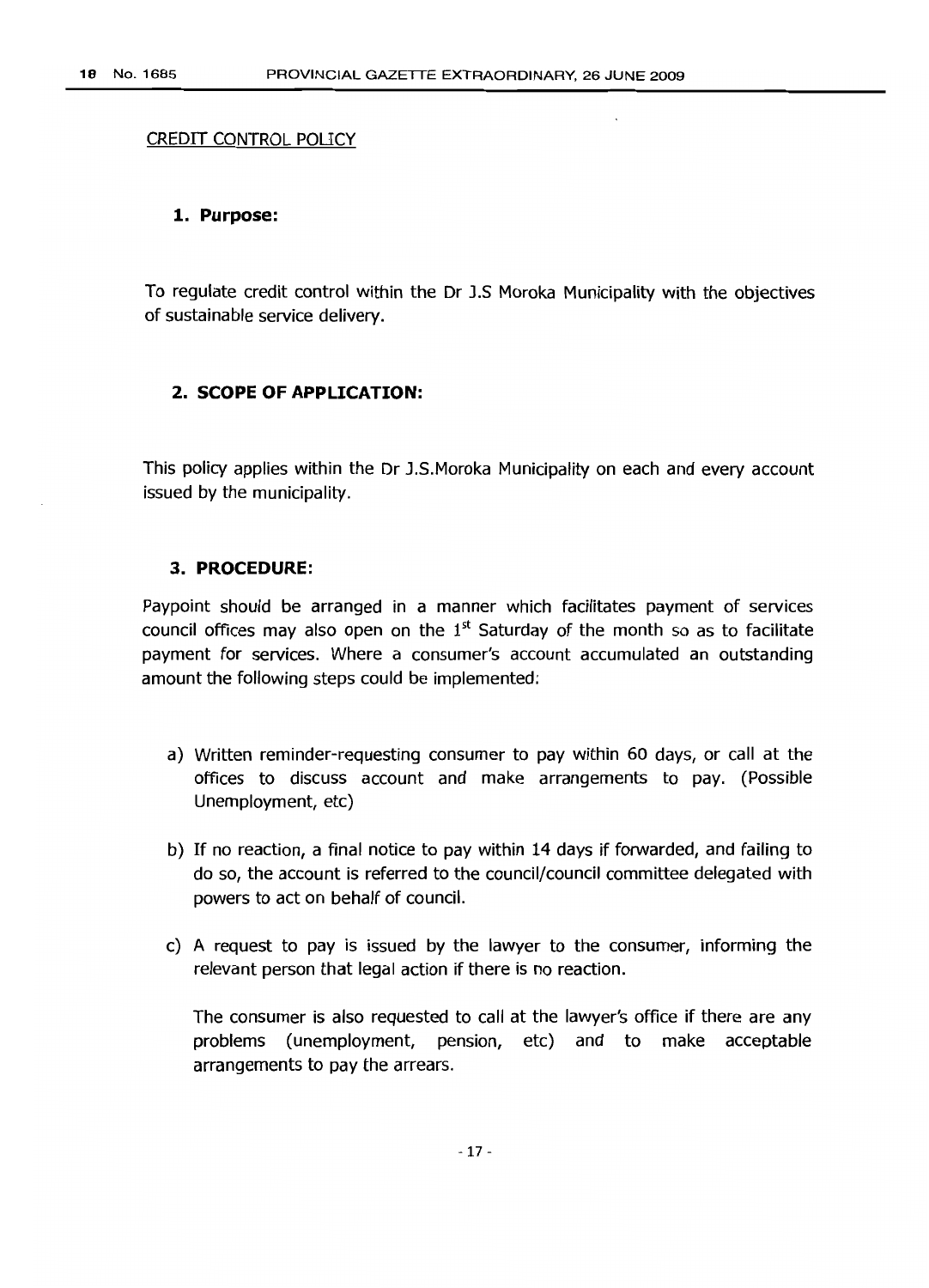- d) Where there is no reaction, a final notice is forwarded council/council committee will ensure that the individual in question receive the summons.
- e) If there is still no reaction, a summons is issued by court. It is however at this stage still possible to approach the lawyer to make arrangements to pay the arrears.
- f) Where there is no reaction to a summons, goods are attached to be sold to recover costs. At this stage the process can only be stopped if the full outstanding amount is paid.

## **3.1 DISCOUNT SERVICES**

Council will develop a separate policy on discounting services.

## **3.2 COMMUNICATION STRATEGY**

The community should at all times be made aware of the Credit Control measures that council is implementing.

- a) Considering the fact that the Council is legally compelled to implement its credit control policy, ward committee could be requested to submit positive executable proposals to support the matter and make it more acceptable to the community.
- b) That the Municipal Manager could be requested to draw-up a notice regarding the policy as described above, and that the policy be published in public Places and be distributed to all households in the Council area of jurisdiction.
- c) That the overlapping amount after the R 86.00 subsidy be added to the current consumer account if the consumer is an indigent (Council discretion will apply).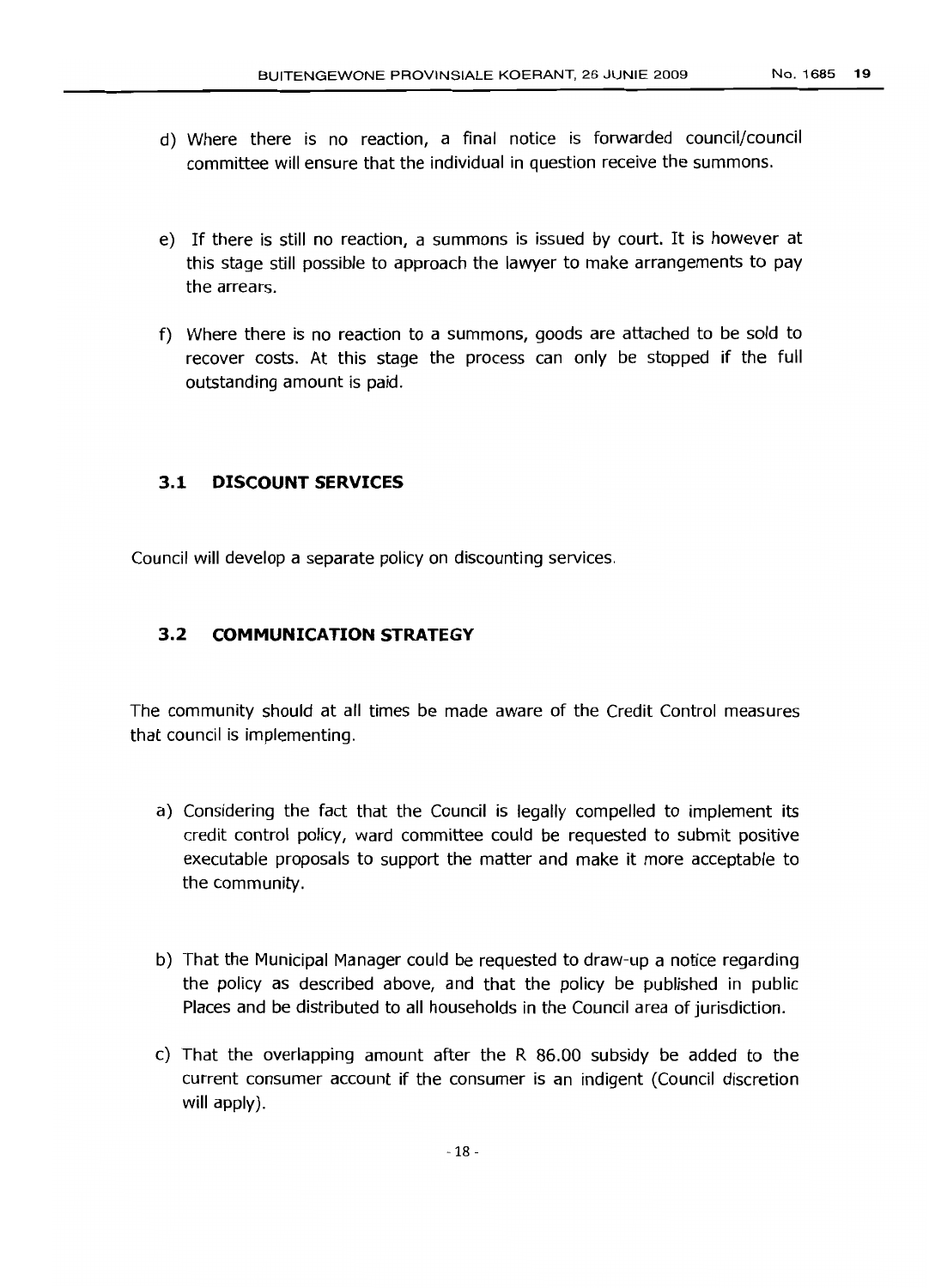## **3.3 IRRECOVERABLE BEBTS**

With the exclusion of approved indigent applications, outstanding amounts of debtors be submitted from time to time to council for considering the writing off thereof, where after these debtors who could not be traced after legal action was instituted are to remain register with ITC Business Administration until the outstanding amounts are received, or an amount stipulated by council is received.

All debtors who purchase site and do not pay for the municipal services on the sites, the sites will be repossessed, auctioned and/or sold to pay the debt owing to council.

Should money be received from debtor after the debtor's account was written off then the amount should be paid into the provision for Bad Debts(Bad **Debt Recovered)**

A comprehensive register should be maintained of all debts, which have been written off, of which the debtors are to be registered with ITC Business Administration since the debtors are to be written off, interest can no longer accrue on the account. They should be liable for an account which will be regular reviewed by council.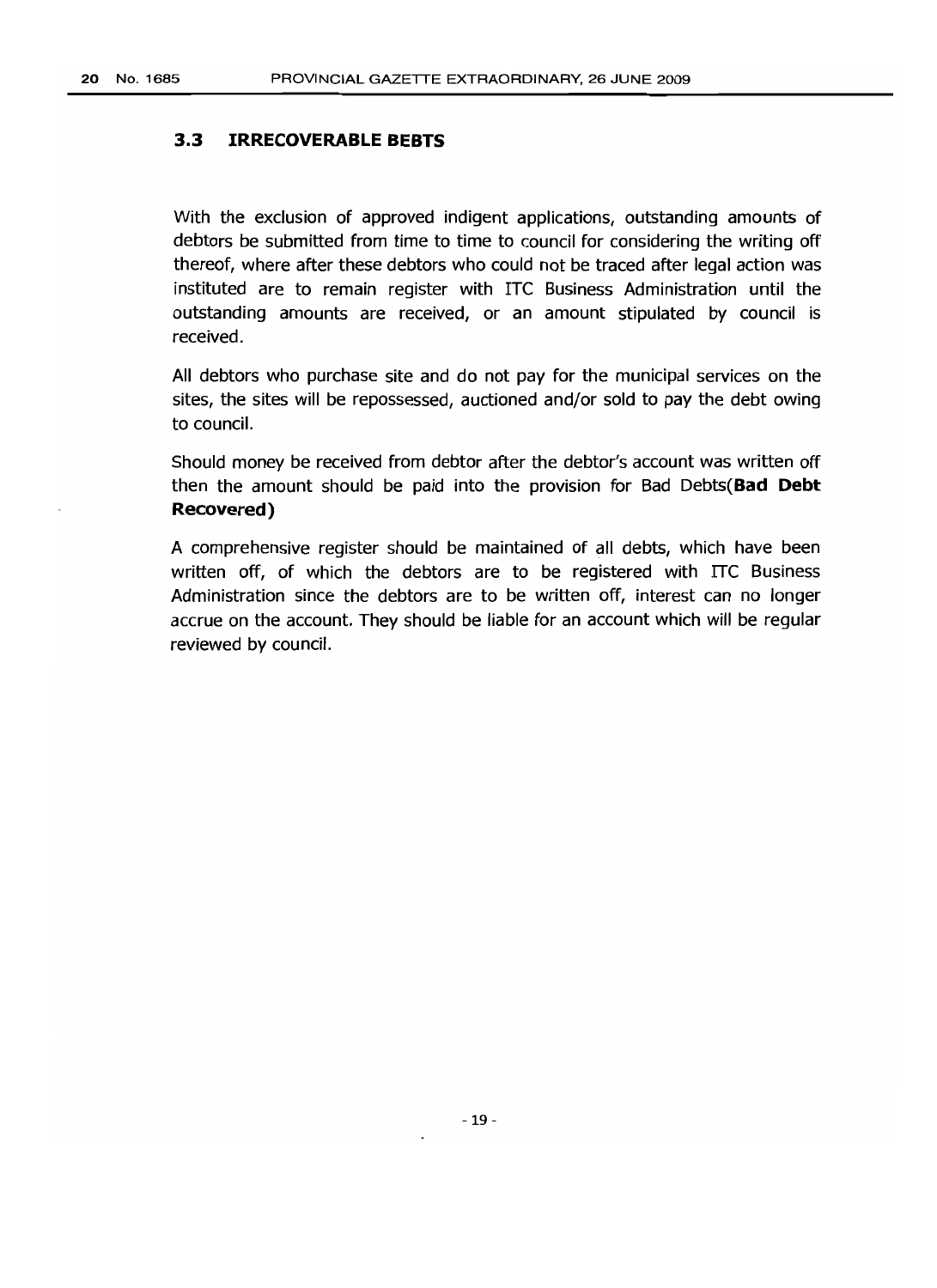# LOCAL AUTHORITY NOTICE 146 DR JS MOROKA LOCAL MUNICIPALITY

#### PROPERTY RATES BY-LAW

The Municipal Manager of Dr JS Moroka Local Municipality hereby, in terms of Section 6 of the Local Government: Municipal Property Rates Act, 2004 (No.6 of 2004), publishes the Property Rates By-law for the Dr JS Moroka Local Municipality, as approved by its Council as set out hereunder.

#### PURPOSE OF BY-LAW

To allow Council to exercise its power to value and impose rates on immovable properties located within its area of jurisdiction in such a manner that it will contribute to effective and economic service delivery to the entire community.

#### TABLE OF CONTENTS:

- 1. DEFINITIONS
- 2. PRINCIPLES
- 3. APPLICATION OF BY-LAW
- 4. PRINCIPLES APPLICABLE TO FINANCING OF SERVICES
- 5. CATEGORIES OF PROPERTY
- 6. CATEGORIES OF OWNERS
- 7. PROPERTIES USED FOR MULTIPLE PURPOSES
- B. DIFFERENTIAL RATING
- 9. EXEMPTIONS AND IMPERMISSIBLE RATES
- 10. REDUCTIONS
- 11. REBATES
- 12. PAYMENT OF RATES
- 13. ACCOUNTS TO BE FURNISHED
- 14. PHASING IN OF RATES
- 15. SPECIAL RATING AREAS
- 16. FREQUENCY OF VALUATION
- 17. COMMUNITY PARTICIPATION
- 18. REGISTER OF PROPERTIES<br>19. REGULAR REVIEW PROCES
- **REGULAR REVIEW PROCESSES**
- 20. SHORT TITLE
- 21. COMMENCEMENT

#### 1. Definitions

For the purpose of these by-laws any word or expression to which a meaning has been assigned in the Local Government: Municipal Property Rates Act, 2004 (Act NO.6 of 2004) shall bear the same meaning in these bylaws and unless the context indicates otherwise-

1.1 "Act" means the Local Government: Municipal Property Rates Act, 2004 (Act No. 6 of 2004);

1.2 "Agent", in relation to the owner of a property, means a person appointed by the owner of the property-

(a) to receive rental or other payments in respect of the property on behalf of the owner; or

(b) to make payments in respect of the property on behalf of the owner;

1.3 "Agricultural purpose" in relation to the use of a property, includes the use of a property for the purpose of eco-tourism or for the trading in or hunting of game;

1.4 "Annually" means once every financial year;

#### "Category" 1.5

in relation to property, means a category of properties determined in terms of Section 7 of this policy; (a) and

(b) in relation to owners of properties, means a category of owners determined in terms of Section 8 of this policy.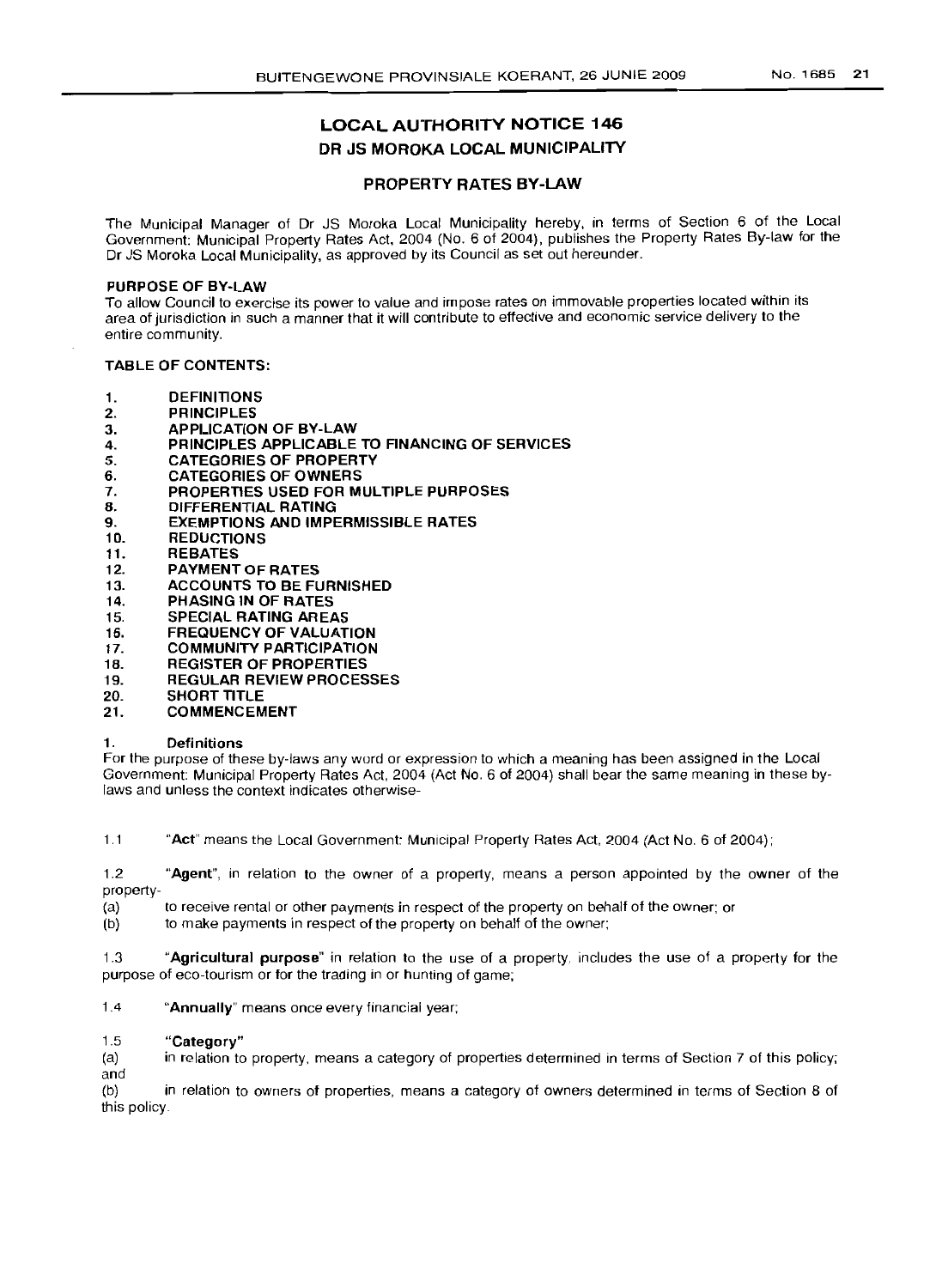1.6 "Child-headed household" means a household where the main caregiver of the said household is younger than 18 years of age. Child-headed household means a household headed by a child as defined in terms of section 28(3) of the Constitution.

1.7 "Definitions, words and expressions" as used in the Act are applicable to this policy document where ever it is used;

1.8 "Land reform beneficiary", in relation to a property, means a person who -  $\sim$  acquired the property through -

acquired the property through -

(i) the Provision of Land and Assistance Act, 1993 (Act No. 126 of 1993); or

 $(ii)$  the Restitution of Land Rights Act, 1994 (Act No. 22 of 1994);

(b) holds the property subject to the Communal Property Associations Act, 1996 (Act No 28 of 1996);

(c) holds or acquires the property in terms of such other land tenure reform legislation as may pursuant to section 25(6) and (7) of the Constitution (Act No.108 of 1996) be enacted after this Act has taken effect;

1.9 "Land tenure right" means an old order right or a new order right as defined in section 1 of the Communal Land Rights Act, 2004 (Act No.11 of 2004);

1.10 "Municipality" means the Local Municipality of Dr JS Moroka;

1.11 "Newly Rateable property" means any rateable property on which property rates were not levied before the end of the financial year preceding the date on which this Act took effect, excluding -

(a) a property which was incorrectly omitted from a valuation roll and for that reason was not rated before that date; and

(b) a property identified by the Minister by notice in the Gazette where the phasing-in of a rate is not justified:

#### 1.12 "Owner"-

(a) in relation to a property referred to in paragraph (a) of the definition of "property", means a person in whose name ownership of the property is registered;

(b) in relation to a right referred to in paragraph (b) of the definition of "property", means a person in whose name the right is registered;

(c) in relation to a land tenure right referred to in paragraph (c) of the definition of "property", means a person in whose name the right is registered or to whom it was granted in terms of legislation; or

(d) in relation to public service infrastructure referred to in paragraph (d) of the definition of "property", means the organ of state which owns or controls that public service infrastructure as envisaged in the definition of "publicly controlled",

provided that a person mentioned below may for the purposes of this Act be regarded by a municipality as the owner of a property in the following cases:-

(i) a trustee, in the case of a property in a trust excluding state trust land;

(ii) an executor or administrator, in the case of a property in a deceased estate;

(iii) a trustee or liquidator, in the case of a property in an insolvent estate or in

(iv) a judicial manager, in the case of a property in the estate of a person under

(v) a curator, in the case of a property in the estate of a person under curatorship;

(vi) a person in whose name a usufruct or other personal servitude is registered, in the case of a property

that is subject to a usufruct or other personal servitude;<br>(vii) a lessee, in the case of a property that is reg a lessee, in the case of a property that is registered in the name of a municipality and is leased by it; or

(Viii) a buyer, in the case of a property that was sold by a municipality and of which possession was given to the buyer pending registration of ownership in the name of the buyer;

1.13 "Privately owned towns serviced by the owner" means single properties, situated in an area not ordinarily being serviced by the municipality, divided through sub division or township establishment into (ten or more) full title stands and/ or sectional units and where all rates related services inclusive of installation and maintenance of streets, roads, sidewalks, lighting, storm water drainage facilities, parks and recreational facilities are installed at the full cost of the developer and maintained and rendered by the residents of such estate.

#### 1.14 "Property" means -

(a) immovable property registered in the name of a person, including, in the case of a sectional title scheme, a sectional title unit registered in the name of a person;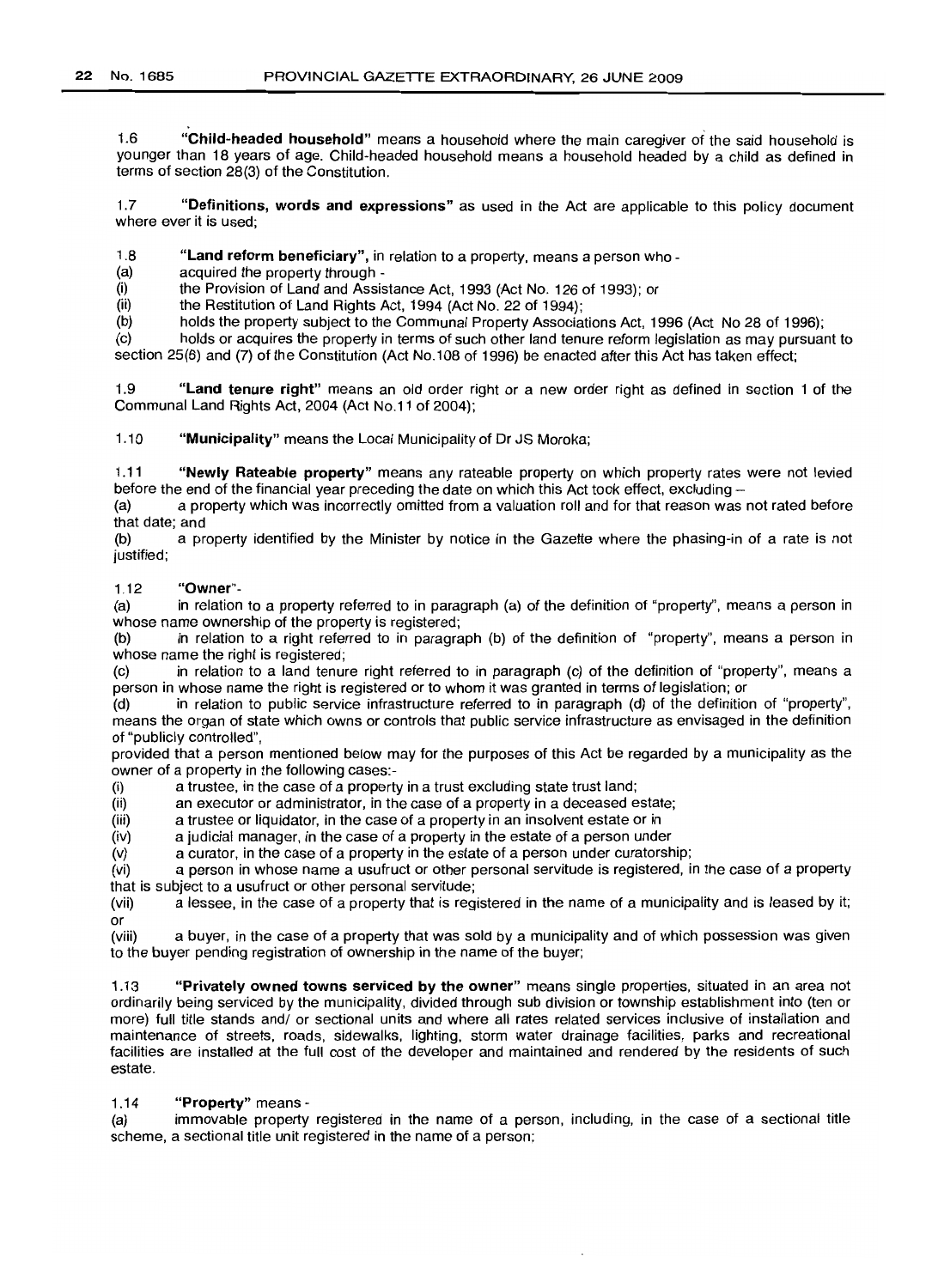(b) a right registered against immovable property in the name of a person, excluding a mortgage bond registered against the property;

(c) a land tenure right registered in the name of a person or granted to a person in terms of legislation; or (d) public service infrastructure.

1.15 **"Public service infrastructure"** means publicly controlled infrastructure of the following kinds:

(a) national, provincial or other public roads on which goods, services or labour move across a municipal boundary;

(b) water or sewer pipes, ducts or other conduits, dams, water supply reservoirs, water treatment plants or water pumps forming part of a water or sewer scheme serving the public;

(c) power stations, power substations or power lines forming part of an electricity scheme serving the public;

(d) gas or liquid fuel plants or refineries or pipelines for gas or liquid fuels, forming part of a scheme for transporting such fuels;

(e) railway lines forming part of a national railway system;

(f) communication towers, masts, exchanges or lines forming part of a communications system serving the public;

(g) runways or aprons at national or provincial airports;

(h) breakwaters, sea walls, channels, basins, quay walls, jetties, roads, railway or infrastructure used for the provision of water, lights, power, sewerage or similar services of ports, or navigational aids comprising lighthouses, radio navigational aids, buoys, beacons or any other device or system used to assist the safe and efficient navigation of vessels;<br>(i) any other publicly co

any other publicly controlled infrastructure as may be prescribed; or

Q) rights of way, easements or servitudes in connection with infrastructure mentioned in paragraphs (a) to (i).

1.16 **"Residential property"** means improved property that:-

(a) is used predominantly (60% or more) for residential purposes including any adjoining property registered in the name of the same owner and used together with such residential property as if it were one property. Any such grouping shall be regarded as one residential property for rate rebate or valuation reduction purposes.

(b) Is a unit registered in terms of the Sectional Title Act and used predominantly for residential purposes.

(c) Is owned by a share-block company and used solely for residential purposes.

(d) Is a residence used for residential purposes situated on property used for or related to educational purposes.

(e) Retirement schemes and life right schemes used predominantly (60% or more) for residential purposes.

And specifically exclude hostels, flats, old age homes, guest houses and vacant land irrespective of its zoning or intended use.

1.17 **"Rural communal settlements"** means the residual portion of rural communal land excluding identifiable and rateable entities within the property and excluding State Trust Land and land reform beneficiaries as defined in the Act.

1.18 **"state trust land"** means land owned by the state-

(a) in trust for persons communally inhabiting the land in terms of a traditional system of land tenure;

(b) over which land tenure rights were registered or granted; or

(c) 1994). which is earmarked for disposal in terms of the Restitution of Land Rights Act, 1994 (Act No. 22 of

1.19 In this by-law, words used in the masculine gender include the feminine, the singular includes the plural and vice versa.

#### 2. **Principles**

2.1 Rates will be levied in accordance with the Act as an amount in the rand based on the market value of all rateable property contained in the municipality's valuation roll and supplementary valuation roll.

2.2 The municipality will differentiate between various categories of property and categories of owners of property as contemplated in clause 5 and 6 of this by-law.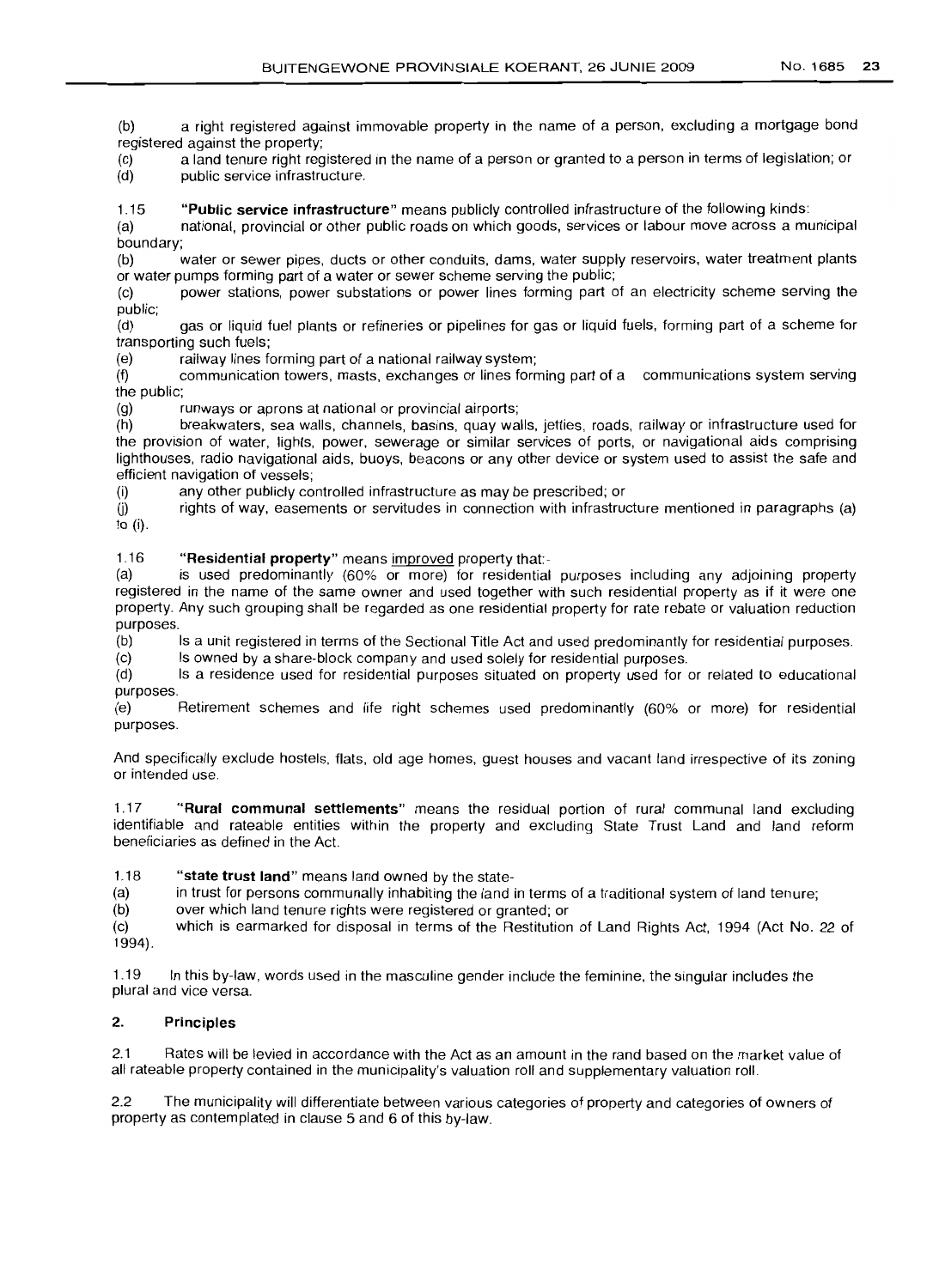2.3 Some categories of property and categories of owners will be granted relief from rates.

2.4 The municipality will not grant relief in respect of payments for rates to any category of owners or properties, or to owners of properties on an individual basis.

2.5 There will be no phasing in of rates based on the new valuation roll, except as prescribed by legislation and in accordance with clause 14 of this by-law.

2.6 The municipality's rates policy will be based on the following principles:

(a) Equity

The municipality will treat all ratepayers with similar properties the same.

(b) Affordability

The ability of a person to pay rates will be taken into account by the municipality. In dealing with the poor/indigent ratepayers the municipality will provide relief measures through exemptions, reductions or rebates and cross subsidy from the equitable share allocation.

(c) Sustainability

Rating of property will be implemented in a way that:

i. it supports sustainable local government by providing a stable and buoyant revenue source within the discretionary control of the municipality;

ii. Supports local, social and economic development; and<br>iii. Secures the economic sustainability of every category

Secures the economic sustainability of every category of ratepayer..

(d) Cost efficiency

Rates will be based on the value of all rateable property and will be used to fund community and subsidised services after taking into account surpluses generated on trading (water, electricity) and economic (refuse removal, sewerage disposal) services and the amounts required to finance exemptions, rebates, reductions and phasing-in of rates as approved by the municipality from time to time.

#### 3. **Application of By-law**

3.1 Where this by-law contradicts national legislation, such legislation has preference over this by-law. The Municipal Manager shall bring such conflicts immediately to the attention of the municipality once he becomes aware of such conflicts and will propose changes to the municipality's by-laws to eliminate such conflicts.

3.2 If there is any conflict between this by-law and the Property Rates policy of the municipality, this bylaw will prevail.

3.3 In imposing the rate in the rand for each annual operating budget component, the municipality shall grant exemptions, rebates and reductions to the categories of properties and categories of owners.

#### 4. **Principles applicable to financing services**

4.1 The municipal manager or his/her nominee must, subject to the guidelines provided by the National Treasury and Executive Committee of the municipality, make provision for the following classification of services:-

(a) Trading services

i. Water

(b) Economic services

- 
- i. Refuse removal.<br>ii Sewerage dispos Sewerage disposal.
- (c) Community and subsidised services

These include all those services ordinarily being rendered by the municipality excluding those mentioned in 4.1 (a) and  $(b)$ .<br>4.2 Tra

4.2 Trading and economic services as referred to in clauses (a) and (b) must be ring fenced and financed from service charges while community and subsidised services referred to in clause (c) will be financed from surpluses on trading and economic services, regulatory fees, rates and rates related income.

#### 5. **Categories of property**

5.1 Different rates may be levied in respect of the categories of rateable properties as determined by the municipality's rates policy.

5.2 Such rates will be determined on an annual basis during the compilation of the municipality's budget.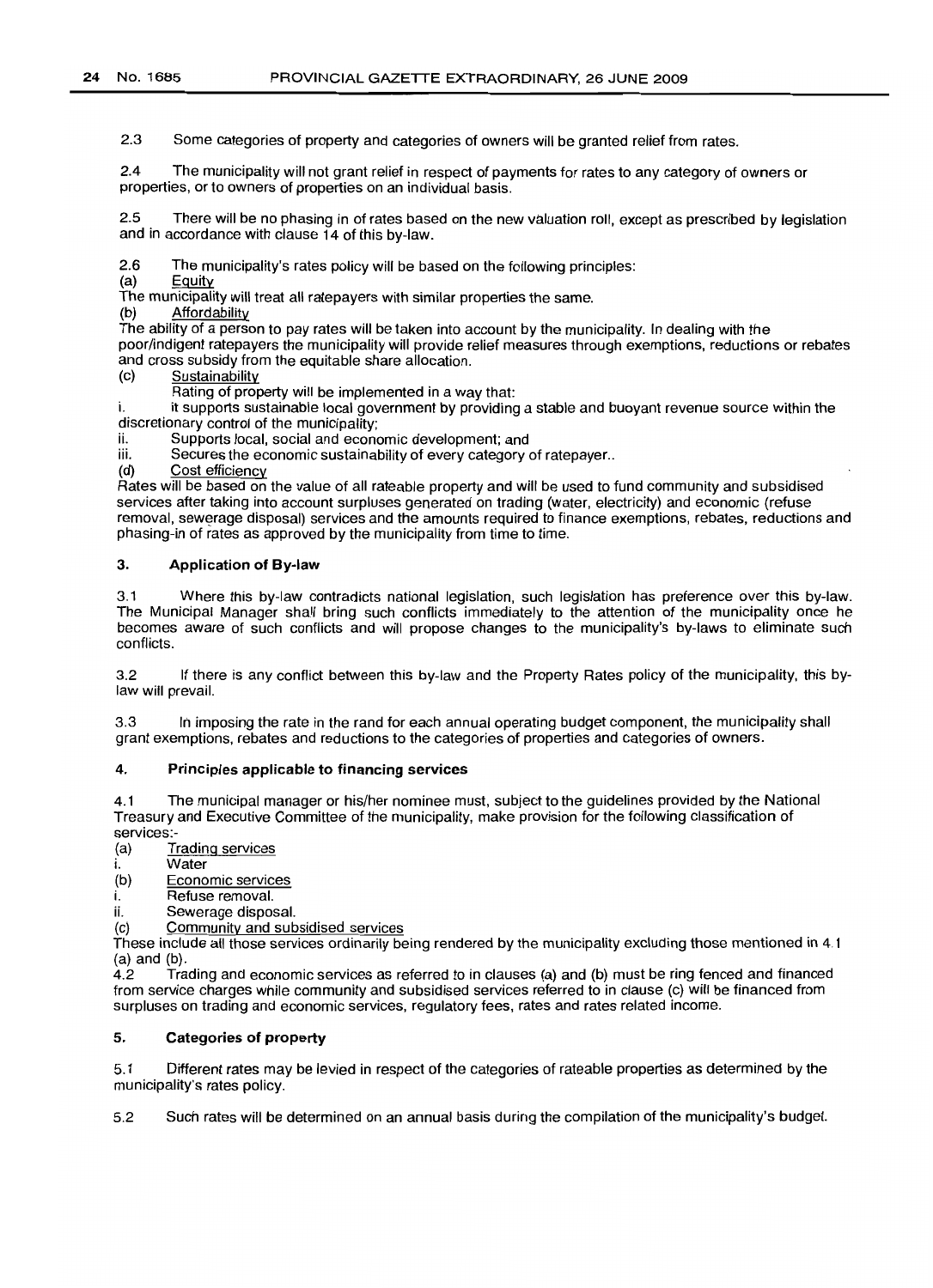5.3 In determining the category of a property referred to in 5.1 the municipality shall take into consideration the dominant use of the property regardless the formal zoning of the property;

5.4 Properties used for multiple purposes shall be categorised and rated as provided for in section 9 of the Act and as more fully described in clause 7 of this by-law.

#### 6. Categories of owners

6.1 For the purpose of granting exemptions, reductions and rebates in terms of clause 9, 10 and 11 respectively the following categories of owners of properties are determined:

(a) Those owners who qualify and who are registered as indigents in terms of the adopted indigent policy of the municipality;

(b) Those owners who do not qualify as indigents in terms of the adopted indigent policy of the municipality but whose total monthly income is less than the amount annually determined by the municipality in its budget;

(c) Owners of property situated within an area affected by-

i. a disaster within the meaning of the Disaster Management Act, 2002 (Act No. 57 of 2002); or

serious adverse social or economic conditions.

(d) Owners of residential properties with a market value below the amount as determined annually by the municipality in its budqet:

(8) Owners of properties situated in "privately owned towns" as determined by the municipality's rates policy;

(f) Owners of agricultural properties as determined by the municipality's rates policy; and

(g) Child headed families where any child of the owner or child who is a blood relative of the owner of the property, is responsible for the care of siblings or parents of the household.

#### 7. Properties used for multiple purposes

7 1 Rates on properties used tor multiple purposes will be levied by the "dominant use of the property".

#### 8. Differential rating

8.1 Criteria for differential rating on different categories of properties will be according to-

(a) The nature of the property including its sensitivity to rating e.g. agricultural properties used for agricultural purposes.

(b) The promotion of social and economic development of the municipality.

82 Differential rating among the various property categories will be done by way of setting different cent amount in the rand for each property category; and

8.3 by way of reductions and rebates as provided for in the municipality's rates policy document.

#### 9. Exemptions and Impermissible Rates

9.1 Categories of property and categories of owners as determined by the municipality's rates policy on an annual basis will be exempted from paying rates.

9.2 Conditions determined by the rates policy will be applied accordingly.

9.3 Exemptions will automatically apply where no applications are required.

9.4 Rates may not be levied by the municipality on properties prescribed in Section 17(1) of the Municipal Property Rates Act, 2004.

9.5 Public Benefit Organisations performing a specific public benefit activity and registered in terms of the Income Tax Act, 1962 (No 58 of 1962) for tax reduction because of those activities, may apply for exemption of property rates, on conditions as determined by the municipality's rates policy.

9.6 The municipality retains the right to refuse the exemption if the details supplied in the application form were incomplete, incorrect or false.

9.7 The extent of the exemptions implemented will annually be determined by the municipality and it must be included in the annual budget.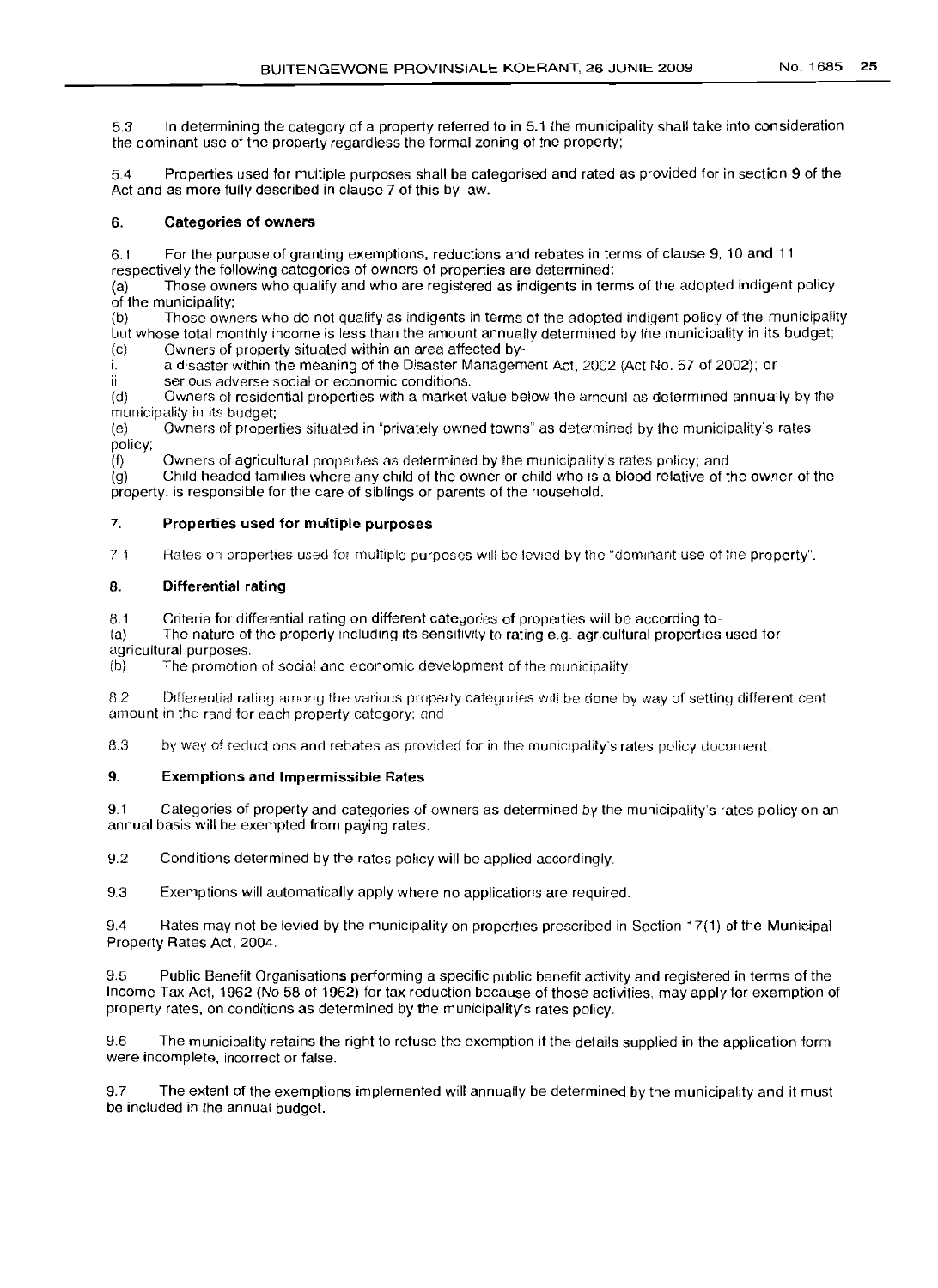#### **10. Reductions**

10.1 Reductions as contemplated in section 15 of the Act will be considered on an ad-hoc basis in the event of the following:

10.1.1 Partial or total destruction of a property.

10.1.2 Disasters as defined in the Disaster Management Act, 2002 (Act 57 of 2002).

10.2 The following conditions shall be applicable in respect of 10.1:-

10.2.1 The owner referred to in 10.1.1 shall apply in writing for a reduction and the onus will rest on such applicant to prove to the satisfaction of the municipality that his property has been totally or partially destroyed. He/she will also have to indicate to what extent the property can still be used and the impact on the value of the property.

10.2.2 Property owners will only qualify for a rebate if affected by a disaster as referred to in the Disaster Management Act, 2002 (Act No. 57 of 2002).

10.2.3 A maximum reduction determined annually by the municipality will be allowed in respect of both 10.1.1 and 10.1.2.

10.2.4 An ad-hoc reduction will not be given for a period in excess of 6 months, unless the municipality gives further extension on application.

10.2.5 If rates were paid in advance prior to granting of a reduction the municipality will give credit to such an owner as from the date of reduction until the date of lapse of the reduction or the end of the period for which payment was made whichever occurs first.

#### **11. Rebates**

11.1. Categories of property<br>11.1.1 The municipality may of

The municipality may grant rebates to categories of property as determined in the municipality's rates policy.

11.2 Categories of owners

11.2.1 The municipality may grant rebates to categories of owners as determined annually in the municipality's rates policy.

11.3 Conditions determined by the rates policy will be applied accordingly.

11.4 Applications for rebates must reach the municipality before the date determined by the property policy, preceding the start of the new municipal financial year for which relief is sought.

11.5 The municipality retains the right to refuse rebates if the details supplied in the application form were incomplete, incorrect or false.

11.6 Properties with a market value below a prescribed valuation level of an amount determined annually by the Municipality may, instead of a rate being determined on the market value, be rated a uniform fixed amount per property.

11.7 The extent of the rebate in terms of 11.1, 11.2 and 11.6 will annually be determined by the municipality and it must be included in the annual budget.

#### **12. Payment of rates**

12.1 Council may levy assessment rates: -

(a) On a monthly basis or less regular as determined by the Municipal Finance Management Act,(No.56 of 2003) or

(b) Annually, as agreed with the owner of the property.

12.2 The municipality shall determine the due dates for payments in monthly installments and the single annual payment and this date shall appear on the accounts forwarded to the owner/ tenant/ occupants/ agent.

12.3 Rates payable on an annual basis, will be subject to a discount of 5% if paid in full on or before 30 September of each year.

12.4 Interest on arrears rates, whether payable on or before 30 September or in equal monthly instalments, shall be calculated in accordance with the provisions of the Credit Control and Debt Collection Policy of the Municipality.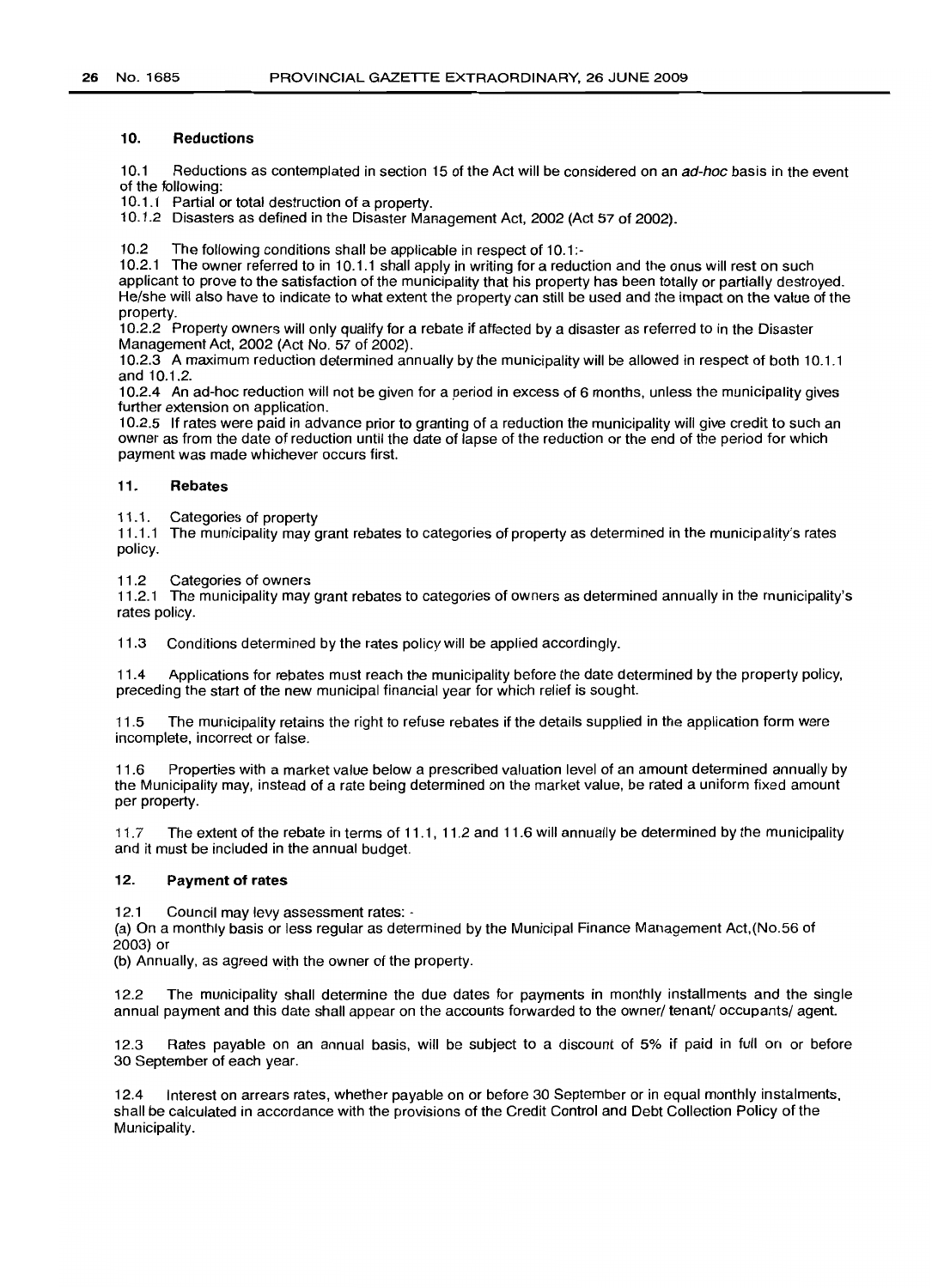12.5 If a property owner who is responsible for the payment of property rates in terms of the rates policy, fails to pay such rates in the prescribed manner, it will be recovered from him/her in accordance with the provisions of the Credit Control and Debt Collection By-law of the Municipality.

12.6 Arrears rates shall be recovered from tenants, occupiers and agents of the owner, in terms of section 28 and 29 of the Act and the Municipality's credit control en debt collection by-law.

12.7 Where the rates levied on a particular property have been incorrectly determined, whether because of an error or omission on the part of the municipality or false information provided by the property owner concerned or a contravention of the permitted use to which the property concerned may be put, the rates payable shall be appropriately adjusted for the period extending from the date on which the error or omission is detected back to the date on which rates were first levied in terms of the current valuation roll.

12.8 In addition, where the error occurred because of false information provided by the property owner or as a result of a contravention of the permitted use of the property concerned, interest on the unpaid portion of the adjusted rates payable shall be levied at the maximum rate permitted by prevailing legislation.

#### 13. Accounts to be furnished

13.1 The municipality will furnish each person liable for the payment of rates with a written account, which will specify:

- (i) the amount due for rates payable,
- (ii) the date on or before which the amount is payable,
- (iii) how the amount was calculated,
- (iv) the market value of the property, and
- (v) rebates, exemptions, reductions or phasing-in, if applicable.

13.2 A person liable for payment of rates remains liable for such payment, whether or not such person has received a written account from the municipality. If the person concerned has not received a written account. he/she must make the necessary enquiries with the municipality.

13.3 In the case of joint ownership the municipality shall consistently, in order to minimise costs and unnecessary administration, recover rates from one of the joint owners only provided that it takes place with the consent of the owners concerned.

#### 14. Phasing in of rates

14.1 The rates to be levied on newly rateable property shall be phased in as explicitly provided for in section 21 of the Act.

14.2 The phasing-in discount on the properties referred to in section 21 shall be as follows:<br>First year:  $75\%$  of the relevant rate:

- First year : 75% of the relevant rate;<br>Second year : 50% of the relevant rate;
- Second year : 50% of the relevant rate; and<br>Third year : 25% of the relevant rate.
- : 25% of the relevant rate.

14.3 No rates shall be levied on newly rateable properties that are owned and used by organisations conducting activities that are beneficial to the public and that are registered in terms of the Income Tax Act for those activities, during the first year. The phasing-in discount on these properties shall be as indicated below:-<br>First year :100% of the relevant rate:

- First year :100% of the relevant rate;<br>Second year : 75% of the relevant rate:
- Second year : 75% of the relevant rate;<br>Third year : 50% of the relevant rate:
- Third year : 50% of the relevant rate; and<br>Fourth year : 25% of the relevant rate.
- $: 25\%$  of the relevant rate.

#### 15. Special rating areas

15.1 The municipality will, whenever deemed necessary, by means of a formal Council resolution determine special rating areas in consultation with the relevant communities as provided for in section 22 of the Act.

15.2 The following matters shall be attended to in consultation with the committee referred to in clause 15.3 whenever special rating is being considered:

15.2.1 Proposed boundaries of the special rating area;

15.2.2 Statistical data of the area concerned giving a comprehensive picture of the number of erven with its zoning, services being rendered and detail of services such as capacity, number of vacant erven and services that are not rendered;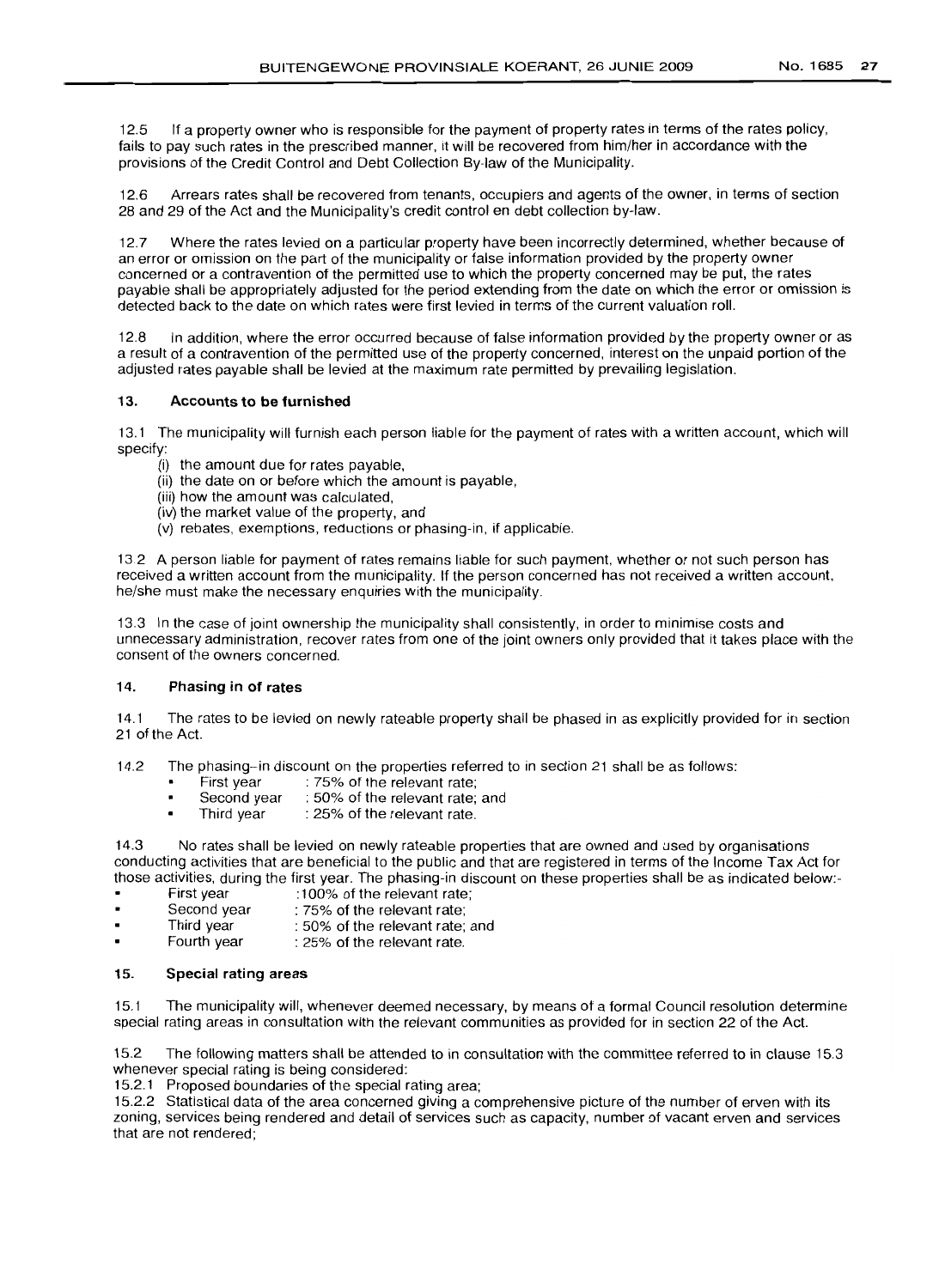15.2.3 Proposed improvements clearly indicating the estimated costs of each individual improvement;

- 15.2.4 Proposed financing of the improvements or projects;
- 15.2.5 Priority of projects if more than one;
- 15.2.6 Social economic factors of the relevant community;
- 15.2.7 Different categories of property;
- 15.2.8 The amount of the proposed special rating;
- 15.2.9 Details regarding the implementation of the special rating;
- 15.2.10 The additional income that will be generated by means of this special rating.

15.3 A committee consisting of 6 members of the community residing within the area affected will be established to advise and consult the municipality in regard to the proposed special rating referred to above. This committee will be elected by the inhabitants of the area concerned who are 18 years of age or older. No person under the age of 18 may be elected to serve on the committee. The election of the committee will happen under the guidance of the Municipal Manager. The committee will serve in an advisory capacity only and will have no decisive powers.

15.4 The required consent of the relevant community shall be obtained in writing or by means of a formal voting process under the chairmanship of the Municipal Manager. A majority shall be regarded as 50% plus one of the households affected. Each relevant household, i.e. every receiver of a monthly municipal account, will have 1 vote only.

15.5 In determining the special additional rates the municipality shall differentiate between different categories as referred to in clause 5.

15.6 The additional rates levied shall be utilised for the purpose of improving or upgrading of the specific area only and not for any other purposes whatsoever.

15.7 The municipality shall establish separate accounting and other record-keeping systems for the identified area and the households concerned shall be kept informed of progress with projects and financial implications on an annual basis.

#### 16. Frequency of valuation

16.1 The municipality shall prepare a new valuation roll every 4 (four) years.

16.2 The municipality, under exceptional circumstances, may request the MEC for Local Government and Housing in the province to extend the validity of the valuation roll to 5 (five) years.

16.3 Supplementary valuations will be done at least on an annual basis to ensure that the valuation roll is properly maintained.

#### 17. Community participation

17.1 Before the municipality adopts the rates by-law, the municipal manager will follow the process of community participation envisaged in chapter 4 of the Municipal Systems Act and comply with the following requirements:

17.1.1 Council must establish appropriate mechanisms, processes and procedures to enable the local community to participate and will provide for consultative sessions with locally recognised community organisations and where appropriate traditional authorities.

17.1.2 Conspicuously display the draft rates by-law for a period of at least 30 days (municipalityto include period decided on) at the municipality's head and satellite offices and libraries (and on the website).

17.1.3 Advertise in the media a notice stating that the draft rates by-law has been prepared for submission to council and that such by-law is available at the various municipal offices and on the website for public inspection.

17.1.4 Property owners and interest persons may obtain a copy of the draft policy from the municipal offices during office hours at a fee as determined by Council as part of its annual tariffs.

17.1.5 Property owners and interest persons are invited to submit written comments or representations to the municipality within the specified period in the notice.<br>17.1.6 The municipality will consider all comme

The municipality will consider all comments and/or representations received when considering the finalisation of the rates policy and by-law.

17.1.7 The municipality will communicate the outcomes of the consultation process in accordance with section 17 of the Municipal Systems Act 32 of 2000.